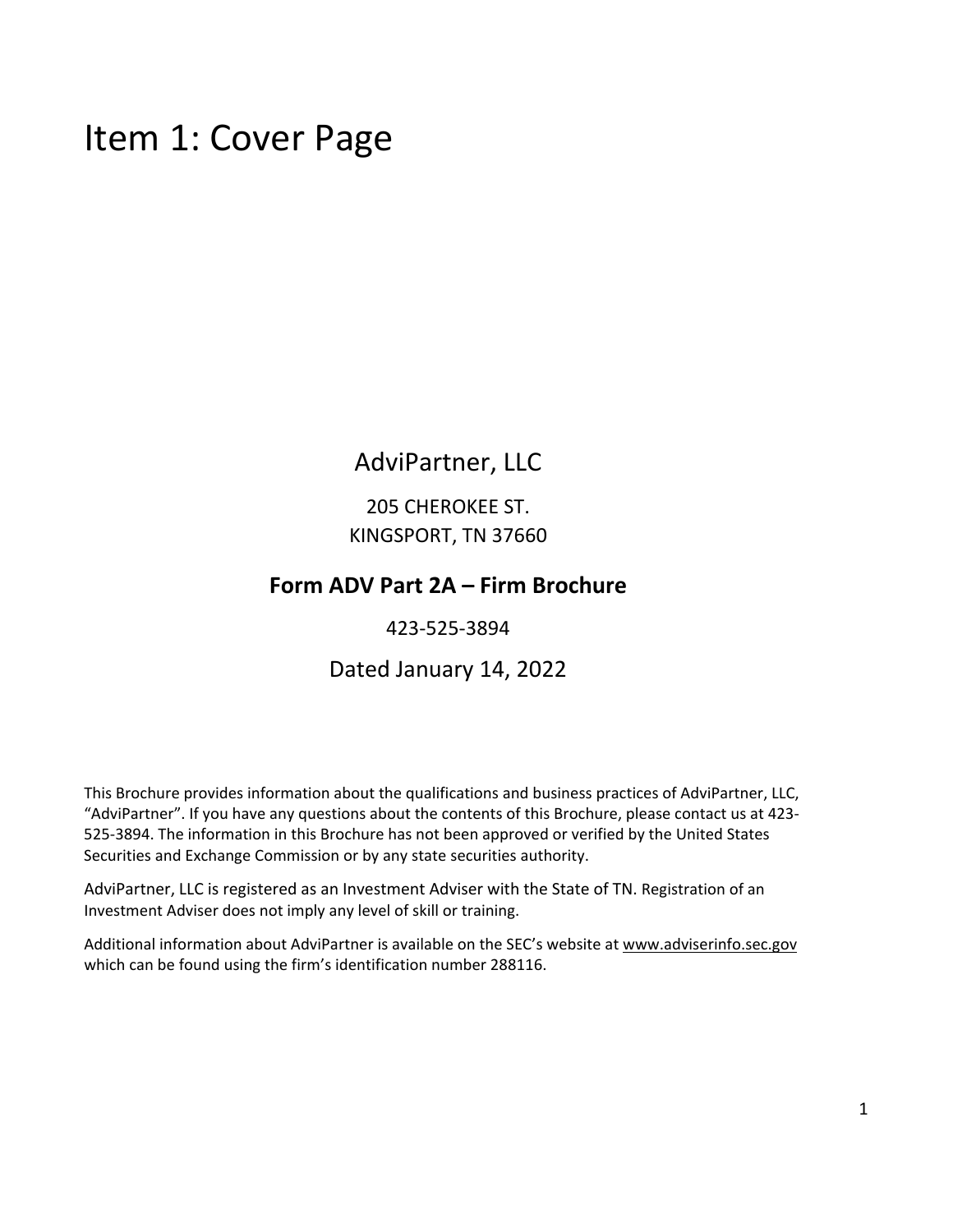## Item 2: Material Changes

The last annual update of this Brochure was filed on January 8, 2021. Since this filing, there have been no reported changes. In the future, any material changes made during the year will be reported here.

#### Future Changes

From time to time, we may amend this Disclosure Brochure to reflect changes in our business practices, changes in regulations and routine annual updates as required by the securities regulators. This complete Disclosure Brochure or a Summary of Material Changes shall be provided to each Client annually and if a material change occurs in the business practices of AdviPartner.

At any time, you may view the current Disclosure Brochure on‐line at the SEC's Investment Adviser Public Disclosure website at http://www.adviserinfo.sec.gov by searching for our firm name or by our CRD number 288116.

You may also request a copy of this Disclosure Brochure at any time, by contacting us at 423‐525‐ 3894.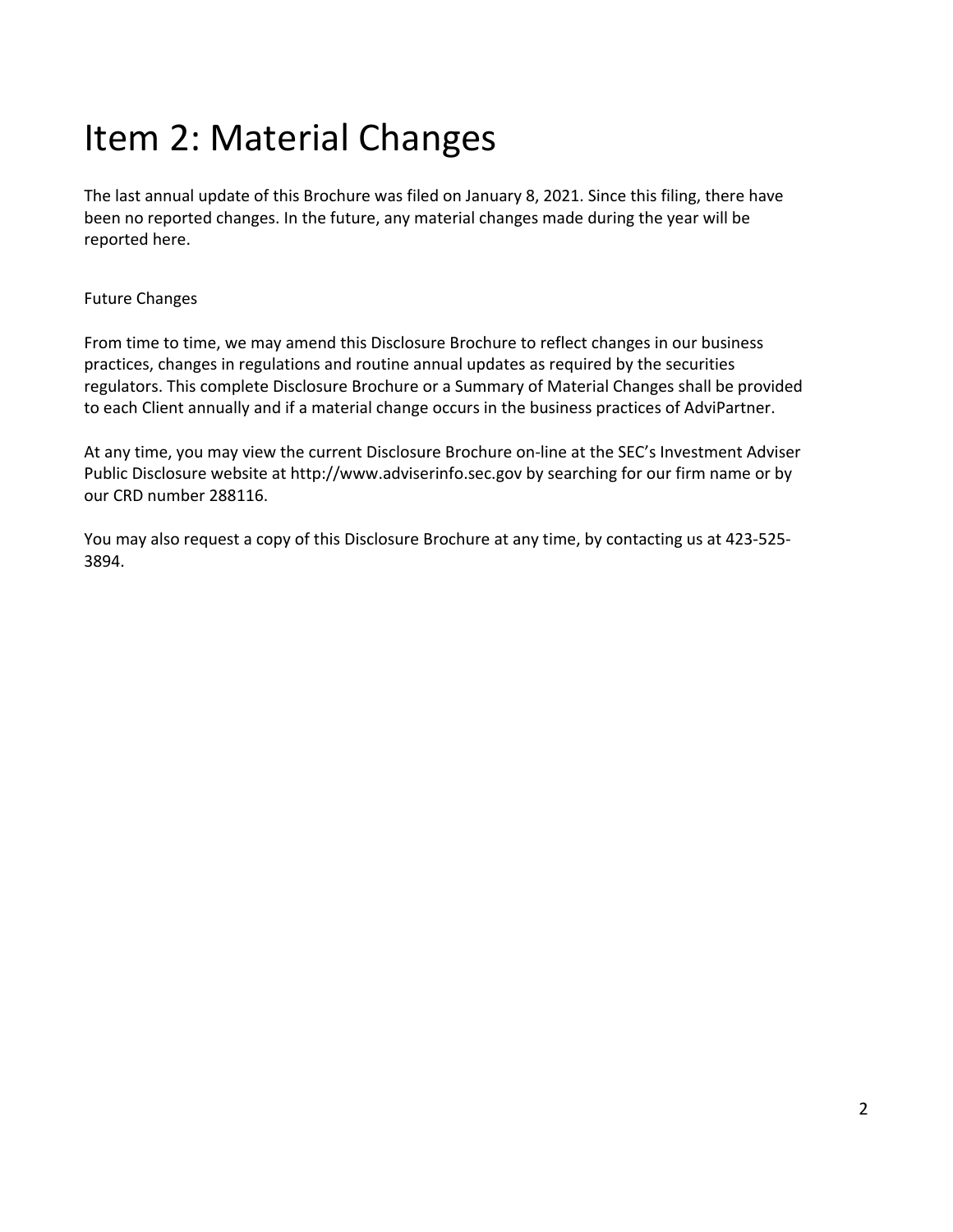## Item 3: Table of Contents

#### **Contents**

| Item 1: Cover Page                                                                             | 1              |
|------------------------------------------------------------------------------------------------|----------------|
| <b>Item 2: Material Changes</b>                                                                | $\overline{2}$ |
| <b>Item 4: Advisory Business</b>                                                               | 4              |
| Item 5: Fees and Compensation                                                                  | 8              |
| Item 6: Performance-Based Fees and Side-By-Side Management                                     | 10             |
| Item 7: Types of Clients                                                                       | 10             |
| Item 8: Methods of Analysis, Investment Strategies and Risk of Loss                            | 10             |
| Item 9: Disciplinary Information                                                               | 13             |
| Item 10: Other Financial Industry Activities and Affiliations                                  | 14             |
| Item 11: Code of Ethics, Participation or Interest in Client Transactions and Personal Trading | 14             |
| Item 12: Brokerage Practices                                                                   | 16             |
| <b>Item 13: Review of Accounts</b>                                                             | 17             |
| Item 14: Client Referrals and Other Compensation                                               | 18             |
| Item 15: Custody                                                                               | 18             |
| Item 16: Investment Discretion                                                                 | 18             |
| Item 17: Voting Client Securities                                                              | 19             |
| Item 18: Financial Information                                                                 | 19             |
| Item 19: Requirements for State-Registered Advisers                                            | 20             |
| Form ADV Part 2B - Brochure Supplement                                                         | 22             |

3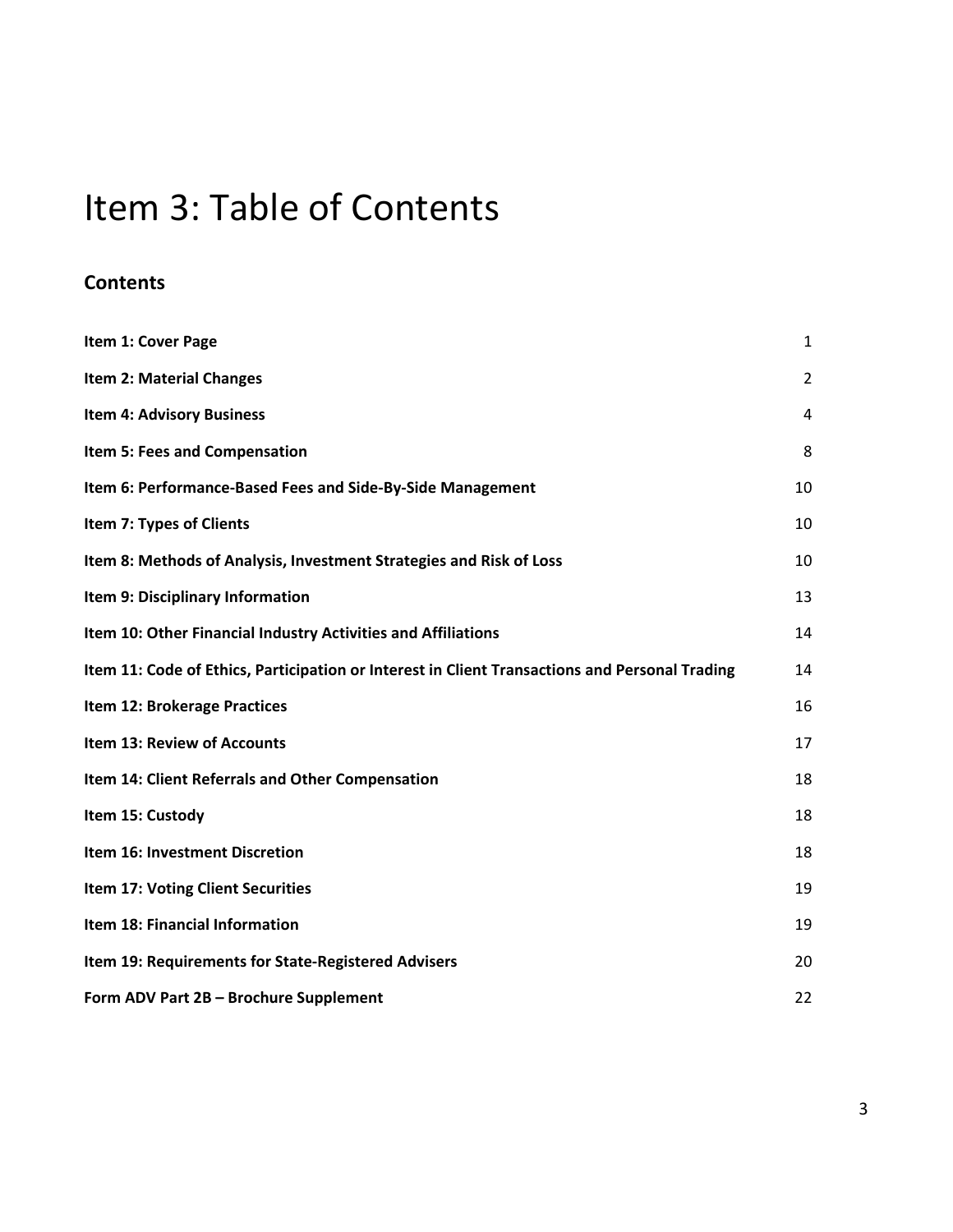## Item 4: Advisory Business

### **Description of Advisory Firm**

AdviPartner, LLC is registered as an Investment Adviser with the State of TN. We were founded in March 2017. Michael Davis is the principal owner of AdviPartner. AdviPartner currently reports \$52,455,996 in discretionary and no non‐discretionary Assets Under Management as of December 31, 2021.

#### **Types of Advisory Services**

#### **Investment Management Services (AdviPartner manages accounts)**

We are in the business of managing individually tailored investment portfolios. Our firm provides continuous advice to a client regarding the investment of client funds based on the individual needs of the client. Through personal discussions in which goals and objectives based on a client's particular circumstances are established, we develop a client's personal investment policy or an investment plan with an asset allocation target and create and manage a portfolio based on that policy and allocation target. During our data‐gathering process, we determine the client's individual objectives, time horizons, risk tolerance, and liquidity needs. We may also review and discuss a client's prior investment history, as well as family composition and background.

Account supervision is guided by the stated objectives of the client (e.g., maximum capital appreciation, growth, income, or growth and income), as well as tax considerations. Clients may impose reasonable restrictions on investing in certain securities, types of securities, or industry sectors. Fees pertaining to this service are outlined in Item 5 of this brochure.

#### **Investment Advisory Services (Outside Manager)**

We offer investment advisory services through use of third-party money managers ("Outside Managers") for portfolio management services. We assist clients in selecting an appropriate allocation model, completing the Outside Manager's investor profile questionnaire, interacting with the Outside Manager and reviewing the Outside Manager. Our review process and analysis of outside managers is further discussed in Item 8 of this Form ADV Part 2A. Additionally, we will meet with the client on a periodic basis to discuss changes in their personal or financial situation, suitability, and any new or revised restrictions to be applied to the account. Fees pertaining to this service are outlined in Item 5 of this brochure.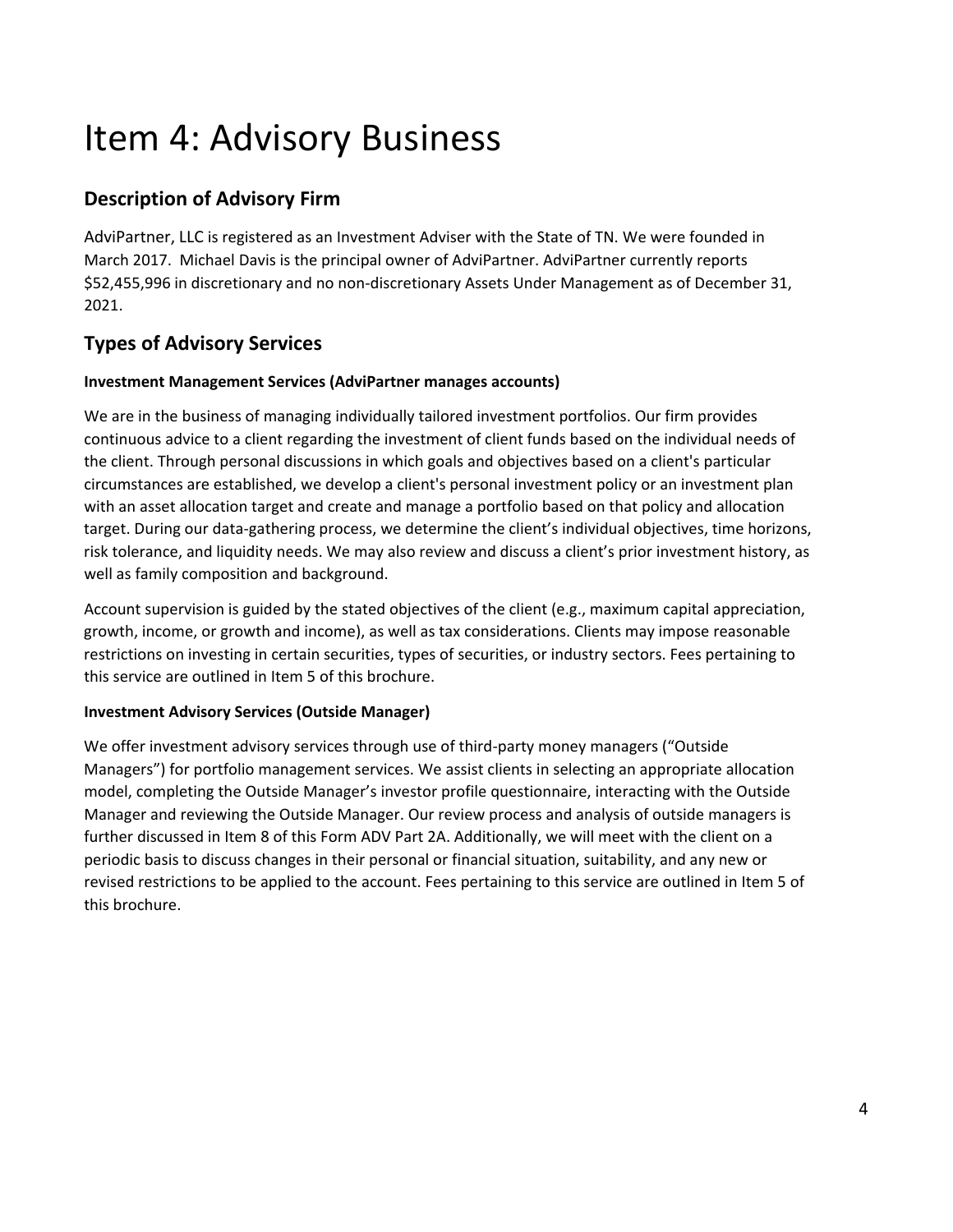#### **Comprehensive Financial Planning**

This service involves working one‐on‐one with a planner over an extended period of time. By paying a monthly retainer, clients get continuous access to a planner who will work with them to design their plan. The planner will monitor the plan, recommend any changes and ensure the plan is up to date.

Upon desiring a comprehensive plan, a client will be taken through establishing their goals and values around money. They will be required to provide information to help complete the following areas of analysis: net worth, cash flow, insurance, credit scores/reports, employee benefit, retirement planning, insurance, investments, college planning and estate planning. Once the client's information is reviewed, their plan will be built and analyzed, and then the findings, analysis and potential changes to their current situation will be reviewed with the client. Clients subscribing to this service will receive a written or an electronic report, providing the client with a detailed financial plan designed to achieve his or her stated financial goals and objectives. If a follow up meeting is required, we will meet at the client's convenience. The plan and the client's financial situation and goals will be monitored throughout the year and follow‐up phone calls and emails will be made to the client to confirm that any agreed upon action steps have been carried out. On an annual basis there will be a full review of this plan to ensure its accuracy and ongoing appropriateness. Any needed updates will be implemented at that time.

In general, the financial plan will address any or all of the following areas of concern. The client and advisor will work together to select the specific areas to cover. These areas may include, but are not limited to, the following:

- **Business Planning:** We provide consulting services for clients who currently operate their own business, are considering starting a business, or are planning for an exit from their current business. Under this type of engagement, we work with you to assess your current situation, identify your objectives, and develop a plan aimed at achieving your goals.
- **Cash Flow and Debt Management**: We will conduct a review of your income and expenses to determine your current surplus or deficit along with advice on prioritizing how any surplus should be used or how to reduce expenses if they exceed your income. Advice may also be provided on which debts to pay off first based on factors such as the interest rate of the debt and any income tax ramifications. We may also recommend what we believe to be an appropriate cash reserve that should be considered for emergencies and other financial goals, along with a review of accounts (such as money market funds) for such reserves, plus strategies to save desired amounts.
- **College Savings**: Includes projecting the amount that will be needed to achieve college or other post‐secondary education funding goals, along with advice on ways for you to save the desired amount. Recommendations as to savings strategies are included, and, if needed, we will review your financial picture as it relates to eligibility for financial aid or the best way to contribute to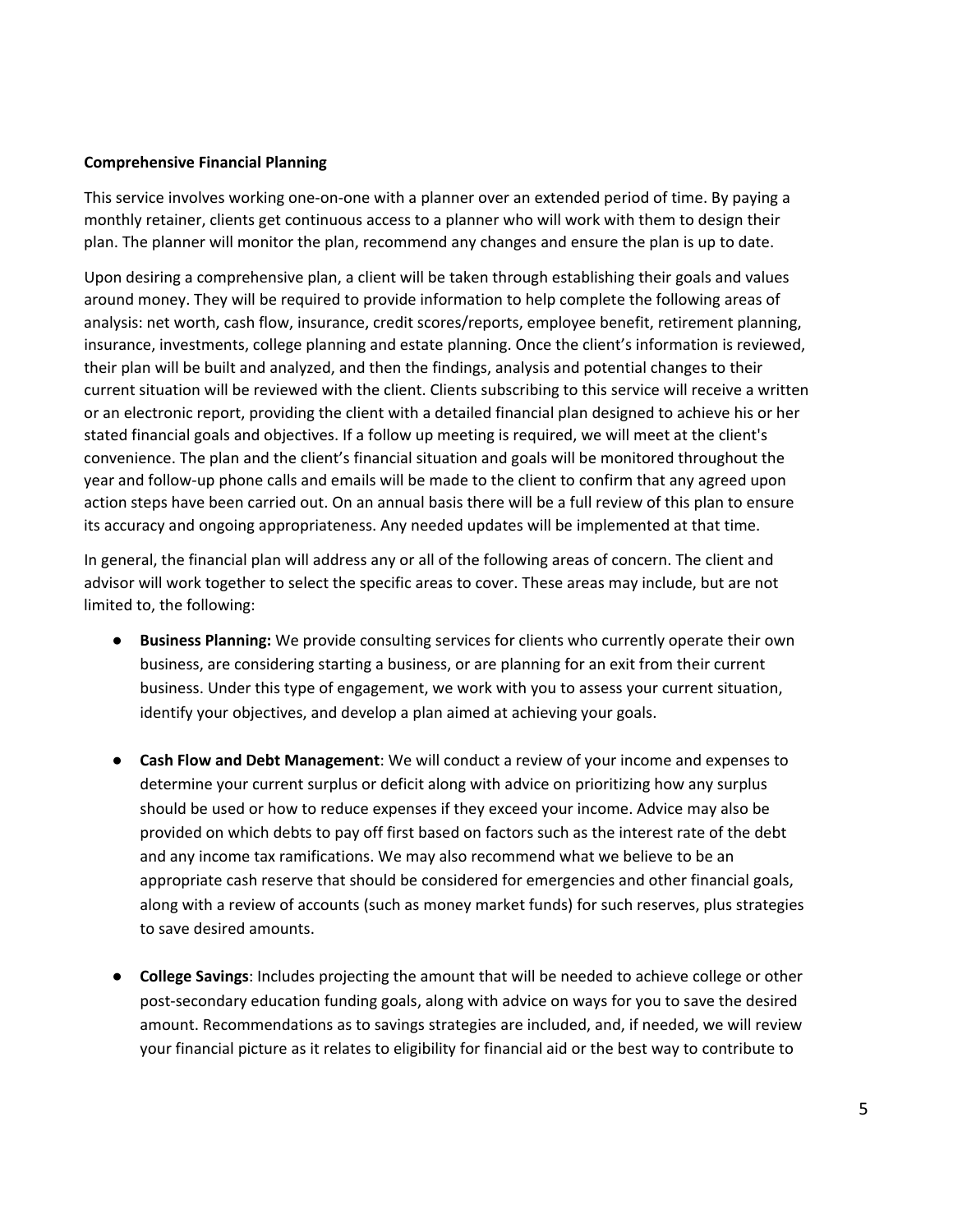grandchildren (if appropriate).

- **Employee Benefits Optimization**: We will provide review and analysis as to whether you, as an employee, are taking the maximum advantage possible of your employee benefits. If you are a business owner, we will consider and/or recommend the various benefit programs that can be structured to meet both business and personal retirement goals.
- **Estate Planning**: This usually includes an analysis of your exposure to estate taxes and your current estate plan, which may include whether you have a will, powers of attorney, trusts and other related documents. Our advice also typically includes ways for you to minimize or avoid future estate taxes by implementing appropriate estate planning strategies such as the use of applicable trusts.

We always recommend that you consult with a qualified attorney when you initiate, update, or complete estate planning activities. We may provide you with contact information for attorneys who specialize in estate planning when you wish to hire an attorney for such purposes. From time-to-time, we will participate in meetings or phone calls between you and your attorney with your approval or request.

- **Financial Goals**: We will help clients identify financial goals and develop a plan to reach them. We will identify what you plan to accomplish, what resources you will need to make it happen, how much time you will need to reach the goal, and how much you should budget for your goal.
- **Insurance**: Review of existing policies to ensure proper coverage for life, health, disability, longterm care, liability, home and automobile.
- **Investment Analysis**: This may involve developing an asset allocation strategy to meet clients' financial goals and risk tolerance, providing information on investment vehicles and strategies, reviewing employee stock options, as well as assisting you in establishing your own investment account at a selected broker/dealer or custodian. The strategies and types of investments we may recommend are further discussed in Item 8 of this brochure.
- **Retirement Planning**: Our retirement planning services typically include projections of your likelihood of achieving your financial goals, typically focusing on financial independence as the primary objective. For situations where projections show less than the desired results, we may make recommendations, including those that may impact the original projections by adjusting certain variables (e.g., working longer, saving more, spending less, taking more risk with investments).

If you are near retirement or already retired, advice may be given on appropriate distribution strategies to minimize the likelihood of running out of money or having to adversely alter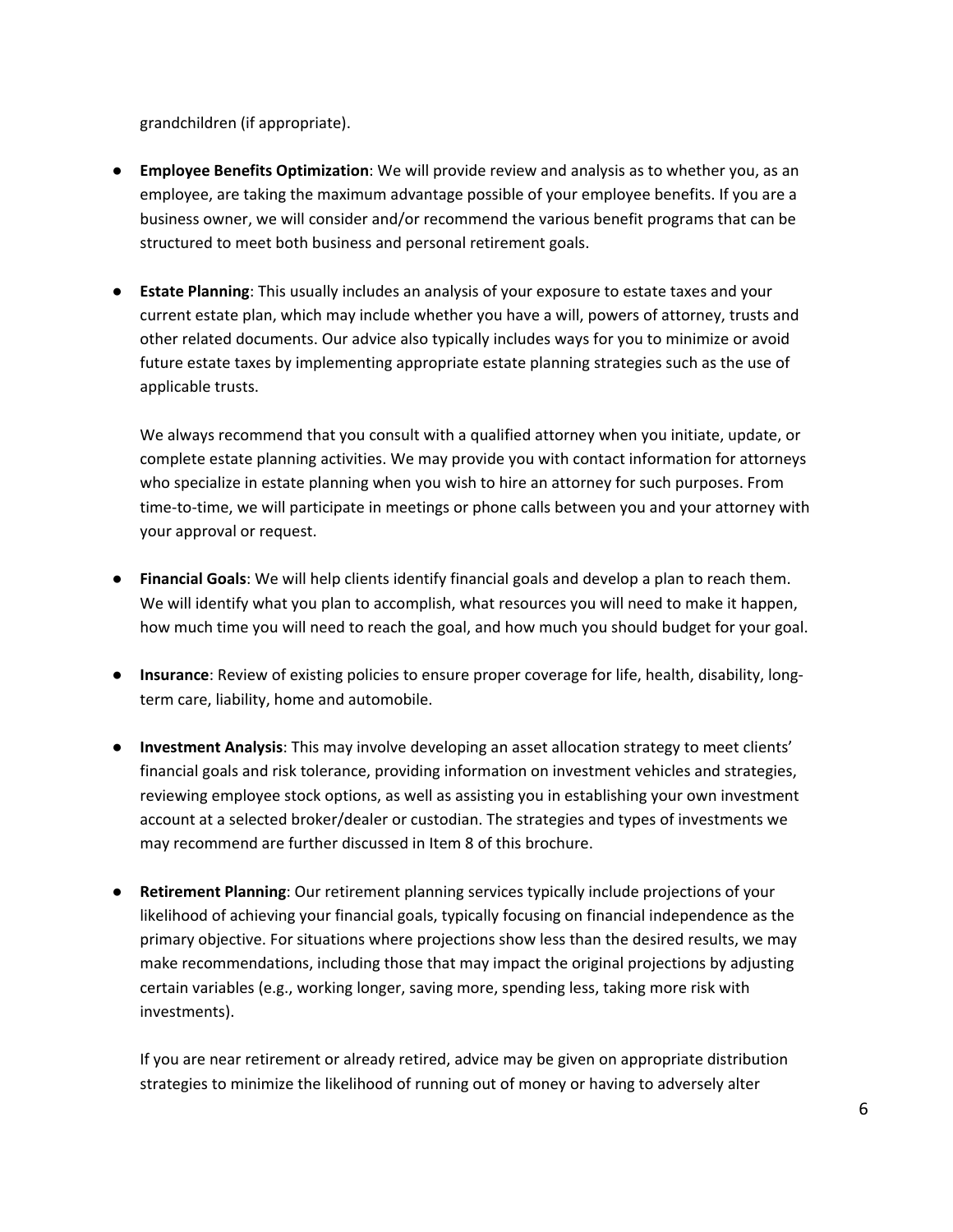spending during your retirement years.

- **Risk Management:** A risk management review includes an analysis of your exposure to major risks that could have a significant adverse impact on your financial picture, such as premature death, disability, property and casualty losses, or the need for long‐term care planning. Advice may be provided on ways to minimize such risks and about weighing the costs of purchasing insurance versus the benefits of doing so and, likewise, the potential cost of not purchasing insurance ("self‐insuring").
- **Tax Planning Strategies:** Advice may include ways to minimize current and future income taxes as a part of your overall financial planning picture. For example, we may make recommendations on which type of account(s) or specific investments should be owned based in part on their "tax efficiency," with consideration that there is always a possibility of future changes to federal, state or local tax laws and rates that may impact your situation.

We recommend that you consult with a qualified tax professional before initiating any tax planning strategy, and we may provide you with contact information for accountants or attorneys who specialize in this area if you wish to hire someone for such purposes. We will participate in meetings or phone calls between you and your tax professional with your approval.

#### **Educational Seminars and Speaking Engagements**

We may provide seminars on an "as announced" basis for groups seeking general advice on investments and other areas of personal finance. The content of these seminars will vary depending upon the needs of the attendees. These seminars are purely educational in nature and do not involve the sale of any investment products. Information presented will not be based on any individual's person's need, nor does AdviPartner provide individualized investment advice to attendees during these seminars.

#### **Client Tailored Services and Client Imposed Restrictions**

We offer the same suite of services to all of our clients. However, specific client financial plans and their implementation are dependent upon the client Investment Policy Statement which outlines each client's current situation (income, tax levels, and risk tolerance levels) and is used to construct a client specific plan to aid in the selection of a portfolio that matches restrictions, needs, and targets.

#### **Wrap Fee Programs**

We do not participate in wrap fee programs.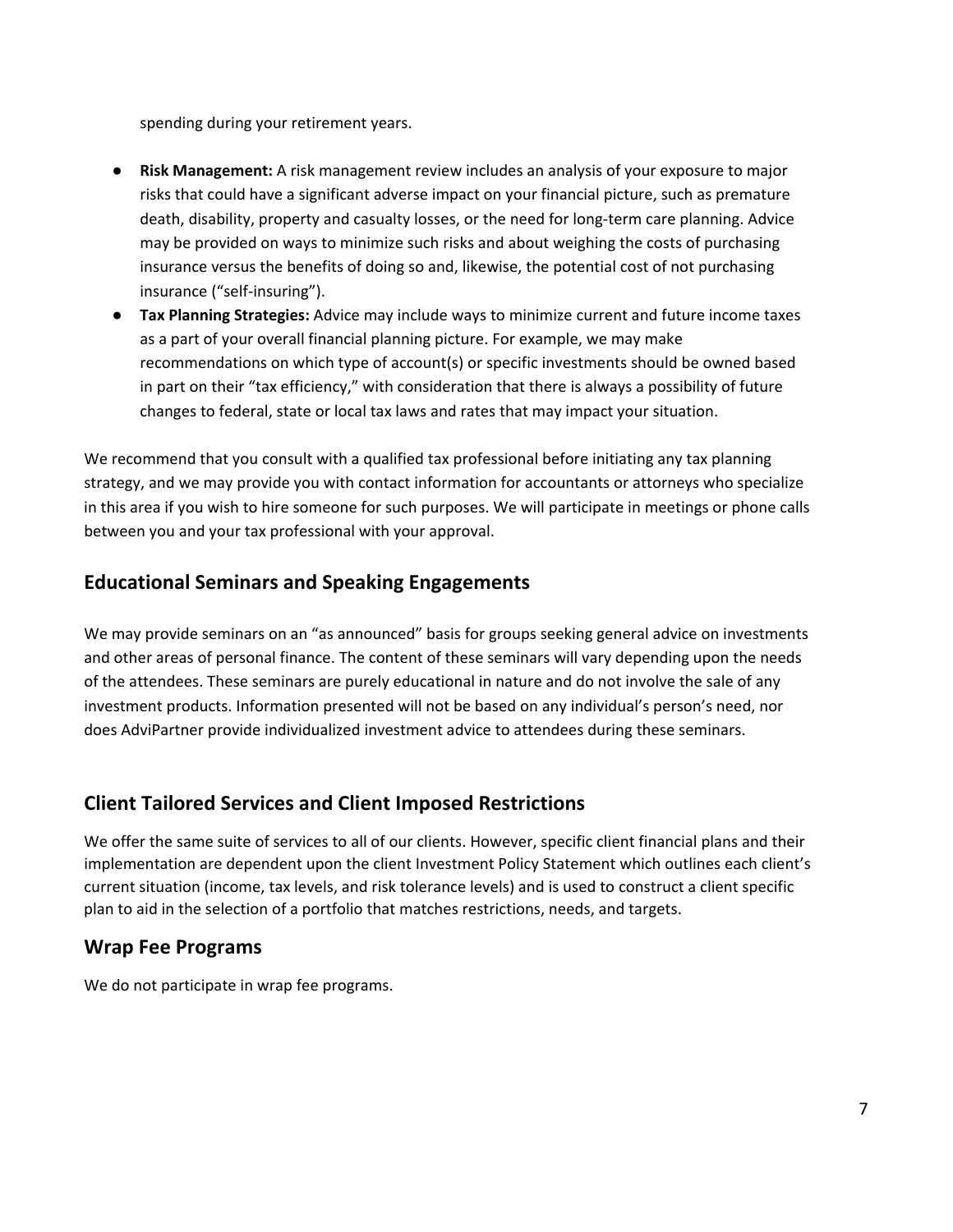## Item 5: Fees and Compensation

Please note, unless a client has received the firm's disclosure brochure at least 48 hours prior to signing the investment advisory contract, the investment advisory contract may be terminated by the client within five (5) business days of signing the contract without incurring any advisory fees. How we are paid depends on the type of advisory service we are performing. Please review the fee and compensation information below.

#### **Investment Management Services (AdviPartner Manages)**

Our standard advisory fee is based on the market value of the assets under management and is calculated as follows:

| <b>Account Value</b>      | <b>Annual Advisory Fee</b> |
|---------------------------|----------------------------|
| $$0 - $1,000,000$         | 0.95%                      |
| \$1,000,001 - \$2,000,000 | 0.90%                      |
| \$2,000,001 - \$3,000,000 | 0.87%                      |
| \$3,000,001 - \$4,000,000 | 0.84%                      |
| \$4,000,001 - \$5,000,000 | 0.81%                      |
| \$5,000,000 and Above     | Negotiable                 |

The annual fees are negotiable and are pro‐rated and paid in advance on a quarterly basis. The advisory fee is a tiered fee and is calculated by assessing the percentage rates using the predefined levels of assets as shown in the above chart, and applying the fee to the account value as of the last day of the previous quarter. No increase in the annual fee shall be effective without agreement from the client by signing a new agreement or amendment to their current advisory agreement.

Advisory fees are directly debited from client accounts, or the client may choose to pay by check. Accounts initiated or terminated during a calendar quarter will be charged a pro‐rated fee based on the amount of time remaining in the billing period. An account may be terminated with written notice at least 15 calendar days in advance. Upon termination of the account, any unearned fee will be refunded to the client.

When an outside manager is used, the Outside Manager will debit the client's account for both the Outside Manager's fee, and AdviPartner's advisory fee, and will remit AdviPartner's fee to AdviPartner. Please note, the above fee schedule does not include the Outside Manager's fee. No increase in the annual fee shall be effective without agreement from the client by signing a new agreement or amendment to their current advisory agreement.

#### **Comprehensive Financial Planning**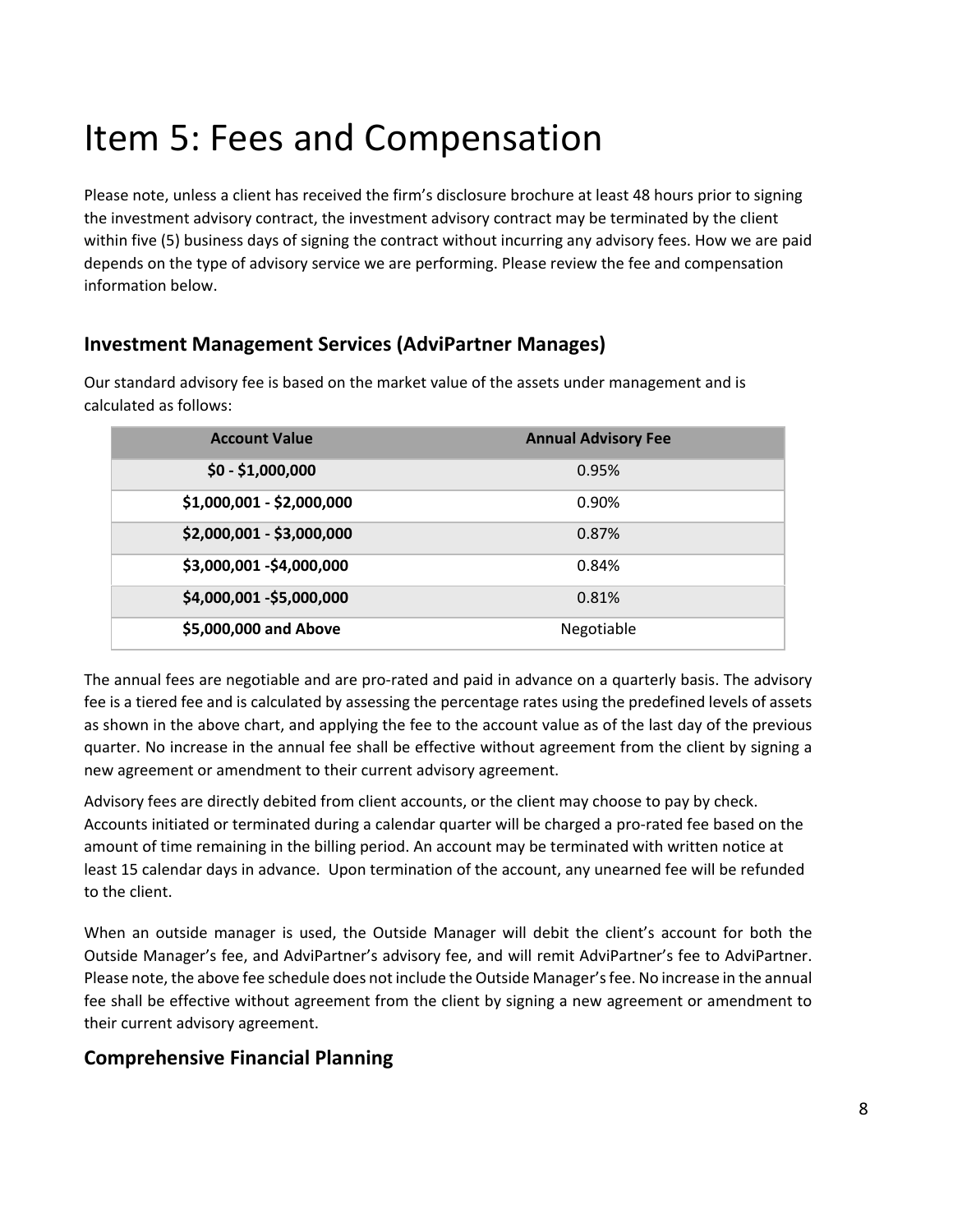Comprehensive Financial Planning consists of an ongoing fee that is paid monthly, in advance, at the rate of \$100 per month/quarter. The fee may be negotiable in certain cases. Fees for this service will be paid by electronic funds transfer. This service may be terminated with 15 days' notice. Upon termination of any account, the fee will be prorated and any unearned fee will be refunded to the client.

#### **Educational Seminars/ Speaking engagements**

Seminars are offered to organizations and the public on a variety of financial topics. Fees range from free to \$\_2000\_\_\_\_ per seminar or free to \$\_20\_\_\_ per participant. Half of the fees are due prior to the engagement, and the other half are to be paid the day of, no later than the conclusion of the Seminar. The fee range is based on the content, amount of research conducted, number of hours of preparation needed, and the number of attendees. In the event of inclement weather or a flight cancellation, the Speaker shall make all reasonable attempts to make alternative travel arrangements to arrive in time for the presentation. If travel proves impossible, or the event is otherwise cancelled, the Speaker's fee is waived, but the Client will still be responsible for reimbursement of any non-refundable travel expenses already incurred.

In the event that the Client decides to cancel or change the date of the event for any reason besides weather or similar unforeseen causes, the Client will still be responsible for reimbursement of any nonrefundable travel expenses already incurred, and will provide payment for  $10$  % of the Speaker's fee if the cancellation occurs within 30 days of the event. In the event that the Speaker must cancel due to health or similar unforeseen circumstances, the Speaker will make all attempts to find a reasonable alternative engagement date and will absorb any incremental additional costs for obtaining alternative travel arrangements. If an alternative date cannot be obtained, the Client will not be responsible for any travel costs already incurred by the Speaker or any portion of the Speaker's fee.

#### **Speaking Engagements**

Michael Davis is a public speaker. Generally, fees for his speaking engagements range from free to \$\_\_2000\_\_\_ plus travel expenses, depending on sponsor, date, location, and program requested. For all speeches, 10 % of the balance is due before the event and the remaining balance due at the conclusion of the event. Half of the fees are due prior to the engagement, and the other half are to be paid the day of, no later than the conclusion of the Seminar. The fee range is based on the content, amount of research conducted, number of hours of preparation needed, and the number of attendees. The content is based on topics that are currently relevant in the financial planning environment. In the event of inclement weather or a flight cancellation, the Speaker shall make all reasonable attempts to make alternative travel arrangements to arrive in time for the presentation. If travel proves impossible, or the event is otherwise cancelled, the Speaker's fee is waived, but the Client will still be responsible for reimbursement of any non-refundable travel expenses already incurred. In the event that the Client decides to cancel or change the date of the event for any reason besides weather or similar unforeseen causes, the Client will still be responsible for reimbursement of any non‐refundable travel expenses already incurred, and will provide payment for 10\_ % of the Speaker's fee if the cancellation occurs within 30 days of the event. In the event that the Speaker must cancel due to health or similar unforeseen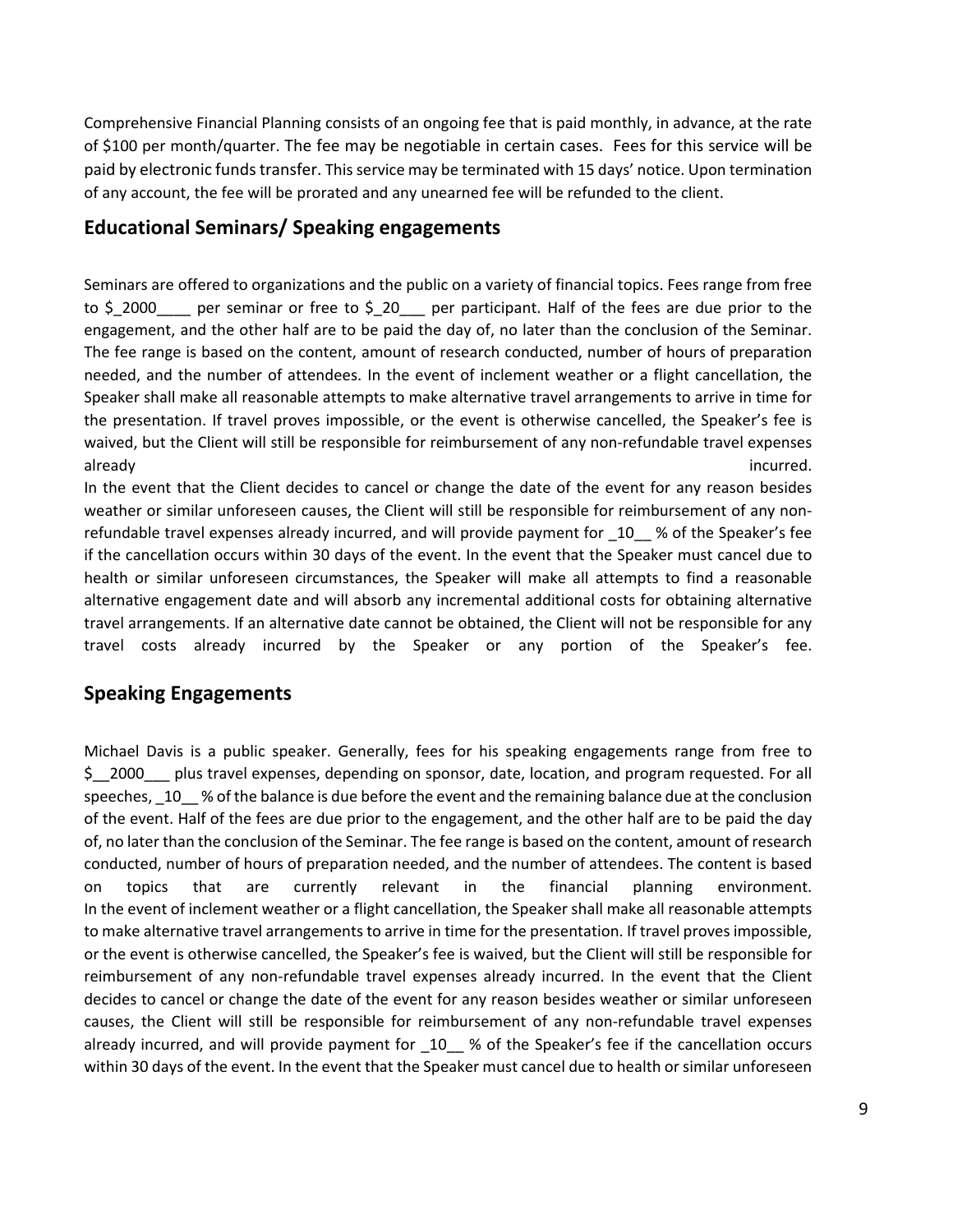circumstances, the Speaker will make all attempts to find a reasonable alternative engagement date and will absorb any incremental additional costs for obtaining alternative travel arrangements. If an alternative date cannot be obtained, the Client will not be responsible for any travel costs already incurred by the Speaker or any portion of the Speaker's fee.

Educational Seminars and Speaking Engagements may be provided pro‐bono at AdviPartner's discretion.

#### **Other Types of Fees and Expenses**

Our fees are exclusive of brokerage commissions, transaction fees, and other related costs and expenses which may be incurred by the client. Clients may incur certain charges imposed by custodians, brokers, and other third parties such as custodial fees, deferred sales charges, odd‐lot differentials, transfer taxes, wire transfer and electronic fund fees, and other fees and taxes on brokerage accounts and securities transactions. Mutual fund and exchange traded funds also charge internal management fees, which are disclosed in a fund's prospectus. Such charges, fees and commissions are exclusive of and in addition to our fee, and we shall not receive any portion of these commissions, fees, and costs.

Item 12 further describes the factors that we consider in selecting or recommending broker-dealers for client's transactions and determining the reasonableness of their compensation (e.g., commissions).

We do not accept compensation for the sale of securities or other investment products including assetbased sales charges or service fees from the sale of mutual funds.

## Item 6: Performance‐Based Fees and Side‐ By‐Side Management

We do not offer performance-based fees.

## Item 7: Types of Clients

We provide financial planning and portfolio management services to individuals, high net-worth individuals, and small businesses.

We do not have a minimum account size requirement.

# Item 8: Methods of Analysis, Investment Strategies and Risk of Loss

Our primary methods of investment analysis are fundamental, technical, cyclical and charting analysis.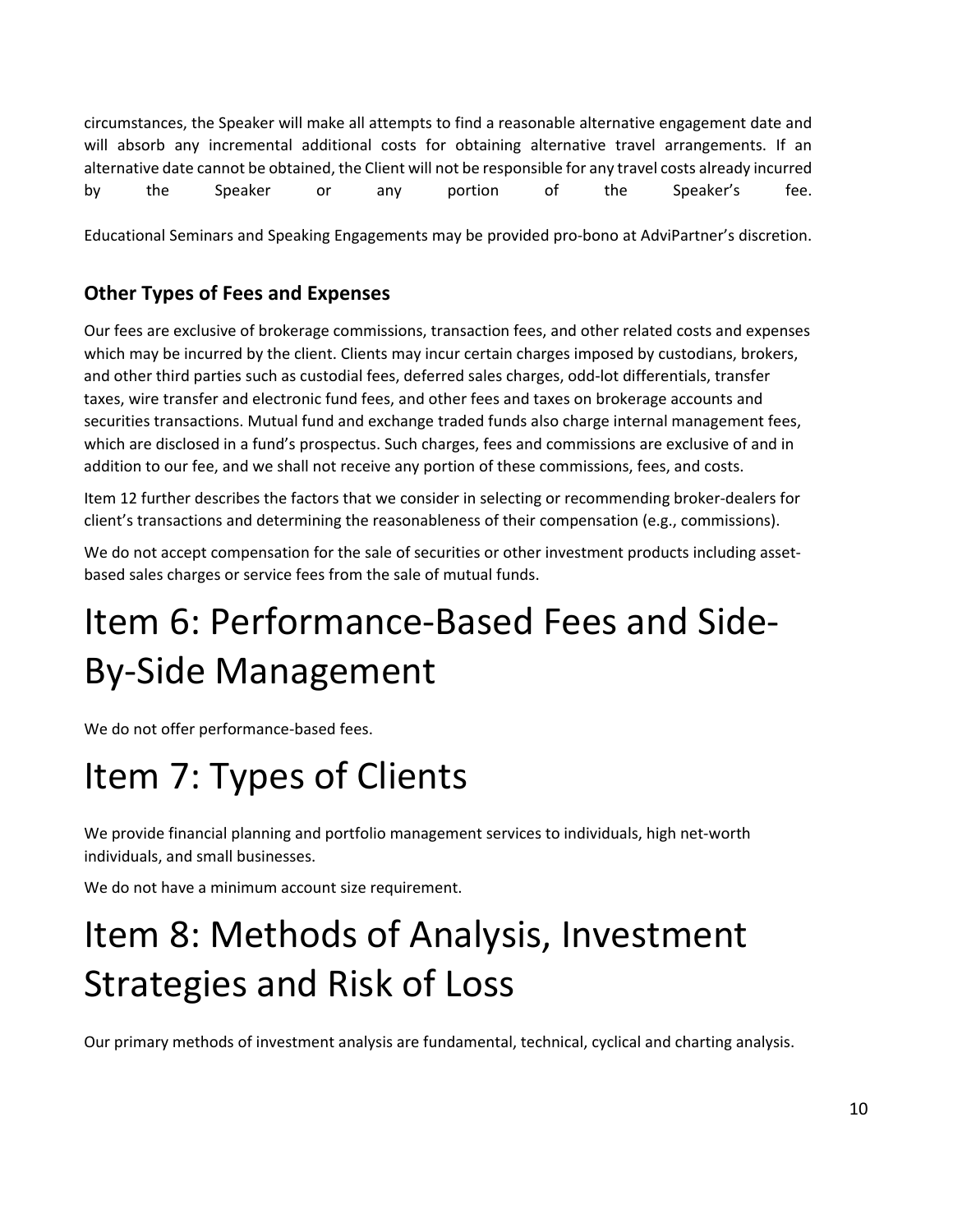**Fundamental analysis** involves analyzing individual companies and their industry groups, such as a company's financial statements, details regarding the company's product line, the experience, and expertise of the company's management, and the outlook for the company's industry. The resulting data is used to measure the true value of the company's stock compared to the current market value. The risk of fundamental analysis is that information obtained may be incorrect and the analysis may not provide an accurate estimate of earnings, which may be the basis for a stock's value. If securities prices adjust rapidly to new information, utilizing fundamental analysis may not result in favorable performance.

**Cyclical analysis** is a type of technical analysis that involves evaluating recurring price patterns and trends based upon business cycles. Economic/business cycles may not be predictable and may have many fluctuations between long term expansions and contractions. The lengths of economic cycles may be difficult to predict with accuracy and therefore the risk of cyclical analysis is the difficulty in predicting economic trends and consequently the changing value of securities that would be affected by these changing trends.

#### **Passive Investment Management**

We primarily practice passive investment management. Passive investing involves building portfolios that are comprised of various distinct asset classes. The asset classes are weighted in a manner to achieve a desired relationship between correlation, risk and return. Funds that passively capture the returns of the desired asset classes are placed in the portfolio. The funds that are used to build passive portfolios are typically index mutual funds or exchange traded funds.

Passive investment management is characterized by low portfolio expenses (i.e. the funds inside the portfolio have low internal costs), minimal trading costs (due to infrequent trading activity), and relative tax efficiency (because the funds inside the portfolio are tax efficient and turnover inside the portfolio is minimal).

In contrast, active management involves a single manager or managers who employ some method, strategy or technique to construct a portfolio that is intended to generate returns that are greater than the broader market or a designated benchmark. Academic research indicates most active managers underperform the market.

#### **Material Risks Involved**

All investing strategies we offer involve risk and may result in a loss of your original investment which **you should be prepared to bear.** Many of these risks apply equally to stocks, bonds, commodities and any other investment or security. Material risks associated with our investment strategies are listed below.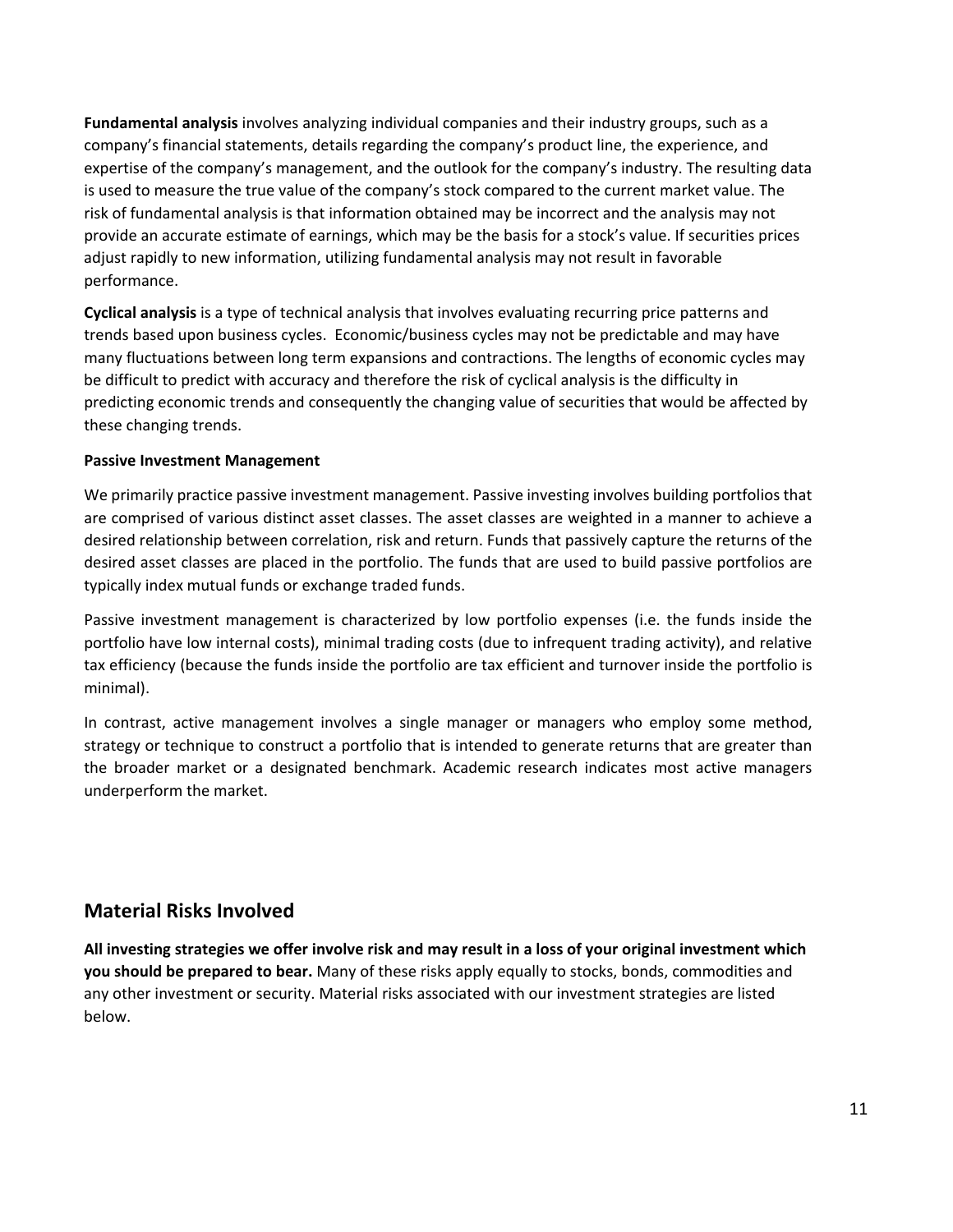**Market Risk:** Market risk involves the possibility that an investment's current market value will fall because of a general market decline, reducing the value of the investment regardless of the operational success of the issuer's operations or its financial condition.

**Strategy Risk:** The Adviser's investment strategies and/or investment techniques may not work as intended.

**Small and Medium Cap Company Risk:** Securities of companies with small and medium market capitalizations are often more volatile and less liquid than investments in larger companies. Small and medium cap companies may face a greater risk of business failure, which could increase the volatility of the client's portfolio.

**Turnover Risk:** At times, the strategy may have a portfolio turnover rate that is higher than other strategies. A high portfolio turnover would result in correspondingly greater brokerage commission expenses and may result in the distribution of additional capital gains for tax purposes. These factors may negatively affect the account's performance.

**Concentration Risk:** Certain investment strategies focus on particular asset‐classes, industries, sectors or types of investment. From time to time these strategies may be subject to greater risks of adverse developments in such areas of focus than a strategy that is more broadly diversified across a wider variety of investments.

**Interest Rate Risk:** Bond (fixed income) prices generally fall when interest rates rise, and the value may fall below par value or the principal investment. The opposite is also generally true: bond prices generally rise when interest rates fall. In general, fixed income securities with longer maturities are more sensitive to these price changes. Most other investments are also sensitive to the level and direction of interest rates.

**Legal or Legislative Risk**: Legislative changes or Court rulings may impact the value of investments, or the securities' claim on the issuer's assets and finances.

**Inflation**: Inflation may erode the buying‐power of your investment portfolio, even if the dollar value of your investments remains the same.

#### **Risks Associated with Securities**

Apart from the general risks outlined above which apply to all types of investments, specific securities may have other risks.

**Common stocks** may go up and down in price quite dramatically, and in the event of an issuer's bankruptcy or restructuring could lose all value. A slower‐growth or recessionary economic environment could have an adverse effect on the price of all stocks.

**Corporate Bonds** are debt securities to borrow money. Generally, issuers pay investors periodic interest and repay the amount borrowed either periodically during the life of the security and/or at maturity. Alternatively, investors can purchase other debt securities, such as zero coupon bonds, which do not pay current interest, but rather are priced at a discount from their face values and their values accrete over time to face value at maturity. The market prices of debt securities fluctuate depending on such factors as interest rates, credit quality, and maturity. In general, market prices of debt securities decline when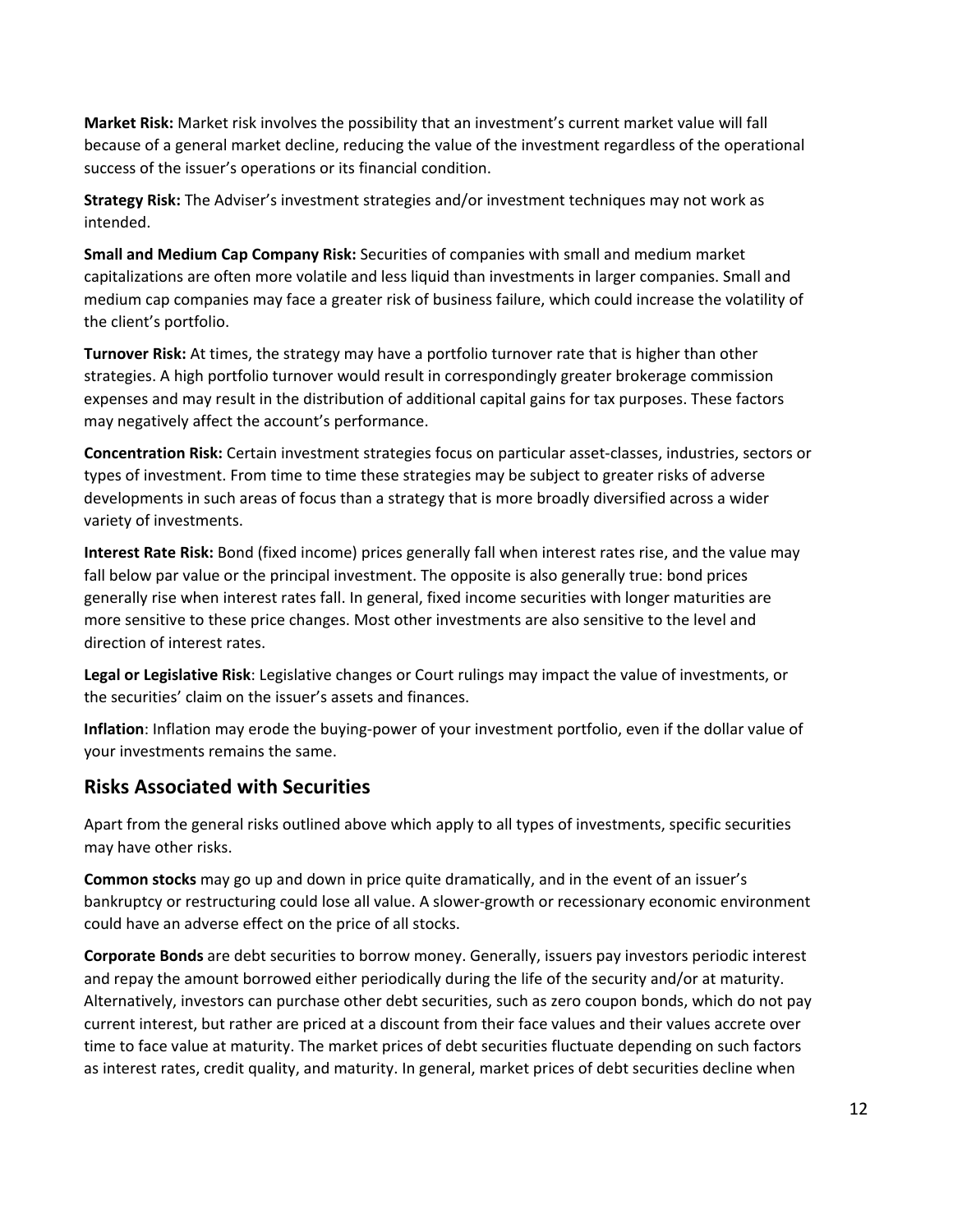interest rates rise and increase when interest rates fall. The longer the time to a bond's maturity, the greater its interest rate risk.

**Bank Obligations** including bonds and certificates of deposit may be vulnerable to setbacks or panics in the banking industry. Banks and other financial institutions are greatly affected by interest rates and may be adversely affected by downturns in the U.S. and foreign economies or changes in banking regulations.

**Municipal Bonds** are debt obligations generally issued to obtain funds for various public purposes, including the construction of public facilities. Municipal bonds pay a lower rate of return than most other types of bonds. However, because of a municipal bond's tax‐favored status, investors should compare the relative after‐tax return to the after‐tax return of other bonds, depending on the investor's tax bracket. Investing in municipal bonds carries the same general risks as investing in bonds in general. Those risks include interest rate risk, reinvestment risk, inflation risk, market risk, call or redemption risk, credit risk, and liquidity and valuation risk.

**Exchange Traded Funds** prices may vary significantly from the Net Asset Value due to market conditions. Certain Exchange Traded Funds may not track underlying benchmarks as expected.

**Investment Companies Risk**. When a client invests in open end mutual funds or ETFs, the client indirectly bears its proportionate share of any fees and expenses payable directly by those funds. Therefore, the client will incur higher expenses, many of which may be duplicative. In addition, the client's overall portfolio may be affected by losses of an underlying fund and the level of risk arising from the investment practices of an underlying fund (such as the use of derivatives). ETFs are also subject to the following risks: (i) an ETF's shares may trade at a market price that is above or below their net asset value; (ii) the ETF may employ an investment strategy that utilizes high leverage ratios; or (iii) trading of an ETF's shares may be halted if the listing exchange's officials deem such action appropriate, the shares are de‐listed from the exchange, or the activation of market‐wide "circuit breakers" (which are tied to large decreases in stock prices) halts stock trading generally. The Adviser has no control over the risks taken by the underlying funds in which client's invest.

# Item 9: Disciplinary Information

### **Criminal or Civil Actions**

AdviPartner and its management have not been involved in any criminal or civil action.

#### **Administrative Enforcement Proceedings**

AdviPartner and its management have not been involved in administrative enforcement proceedings.

#### **Self‐Regulatory Organization Enforcement Proceedings**

AdviPartner and its management have not been involved in legal or disciplinary events that are material to a client's or prospective client's evaluation of AdviPartner or the integrity of its management.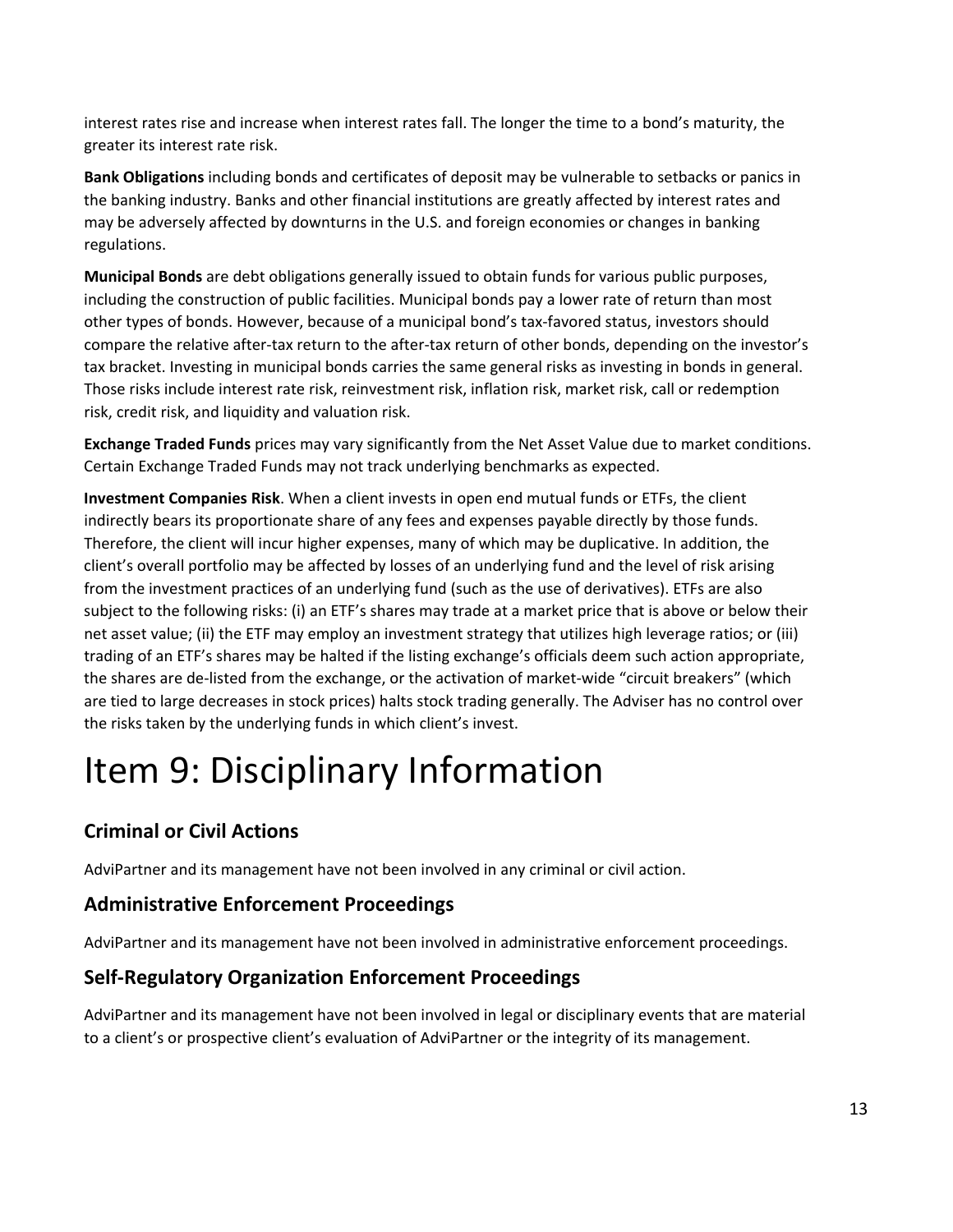# Item 10: Other Financial Industry Activities and Affiliations

No AdviPartner employee is registered, or have an application pending to register, as a broker‐dealer or a registered representative of a broker‐dealer.

No AdviPartner employee is registered, or have an application pending to register, as a futures commission merchant, commodity pool operator or a commodity trading advisor.

AdviPartner does not have any related parties. As a result, we do not have a relationship with any related parties.

AdviPartner only receives compensation directly from clients. We do not receive compensation from any outside source. We do not have any conflicts of interest with any outside party.

Michael Davis is licensed to sell life and health insurance but will not engage in product sales with our clients, for which they will receive additional compensation.

#### **Recommendations or Selections of Other Investment Advisers**

As referenced in Item 4 of this brochure, AdviPartner recommends clients to Outside Managers to manage their accounts. In the event that we recommend an Outside Manager, please note that we do not share in their advisory fee. Our fee is separate and in addition to their compensation (as noted in Item 5) and will be described to you prior to engagement. You are not obligated, contractually or otherwise, to use the services of any Outside Manager we recommend. Additionally, AdviPartner will only recommend an Outside Manager who is properly licensed or registered as an investment adviser.

# Item 11: Code of Ethics, Participation or Interest in Client Transactions and Personal Trading

As a fiduciary, our firm and its associates have a duty of utmost good faith to act solely in the best interests of each client. Our clients entrust us with their funds and personal information, which in turn places a high standard on our conduct and integrity. Our fiduciary duty is a core aspect of our Code of Ethics and represents the expected basis of all of our dealings. The firm also accepts the obligation not only to comply with the mandates and requirements of all applicable laws and regulations but also to take responsibility to act in an ethical and professionally responsible manner in all professional services and activities.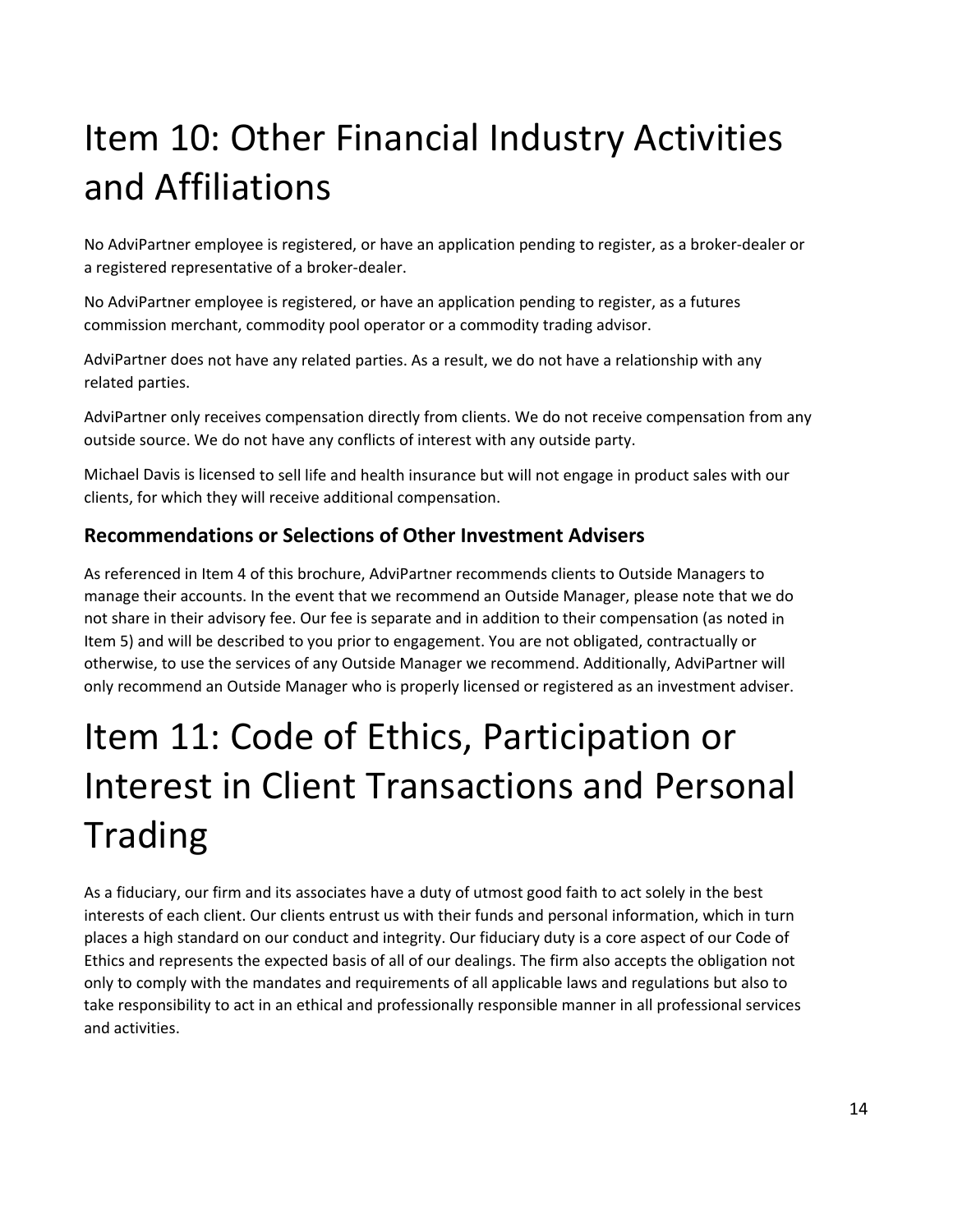#### **Code of Ethics Description**

This code does not attempt to identify all possible conflicts of interest, and literal compliance with each of its specific provisions will not shield associated persons from liability for personal trading or other conduct that violates a fiduciary duty to advisory clients. A summary of the Code of Ethics' Principles is outlined below.

- Integrity ‐ Associated persons shall offer and provide professional services with integrity.
- Objectivity ‐ Associated persons shall be objective in providing professional services to clients.
- Competence ‐ Associated persons shall provide services to clients competently and maintain the necessary knowledge and skill to continue to do so in those areas in which they are engaged.
- Fairness Associated persons shall perform professional services in a manner that is fair and reasonable to clients, principals, partners, and employers, and shall disclose conflict(s) of interest in providing such services.
- Confidentiality Associated persons shall not disclose confidential client information without the specific consent of the client unless in response to proper legal process, or as required by law.
- Professionalism ‐ Associated persons' conduct in all matter shall reflect credit of the profession.
- Diligence ‐ Associated persons shall act diligently in providing professional services.

We periodically review and amend our Code of Ethics to ensure that it remains current, and we require all firm access persons to attest to their understanding of and adherence to the Code of Ethics at least annually. Our firm will provide of copy of its Code of Ethics to any client or prospective client upon request.

### **Investment Recommendations Involving a Material Financial Interest and Conflicts of Interest**

Neither our firm, its associates or any related person is authorized to recommend to a client, or effect a transaction for a client, involving any security in which our firm or a related person has a material financial interest, such as in the capacity as an underwriter, adviser to the issuer, etc.

### **Advisory Firm Purchase of Same Securities Recommended to Clients and Conflicts of Interest**

Our firm and its "related persons" may buy or sell securities similar to, or different from, those we recommend to clients for their accounts. In an effort to reduce or eliminate certain conflicts of interest involving the firm or personal trading, our policy may require that we restrict or prohibit associates' transactions in specific reportable securities transactions. Any exceptions or trading pre‐clearance must be approved by the firm principal in advance of the transaction in an account, and we maintain the required personal securities transaction records per regulation.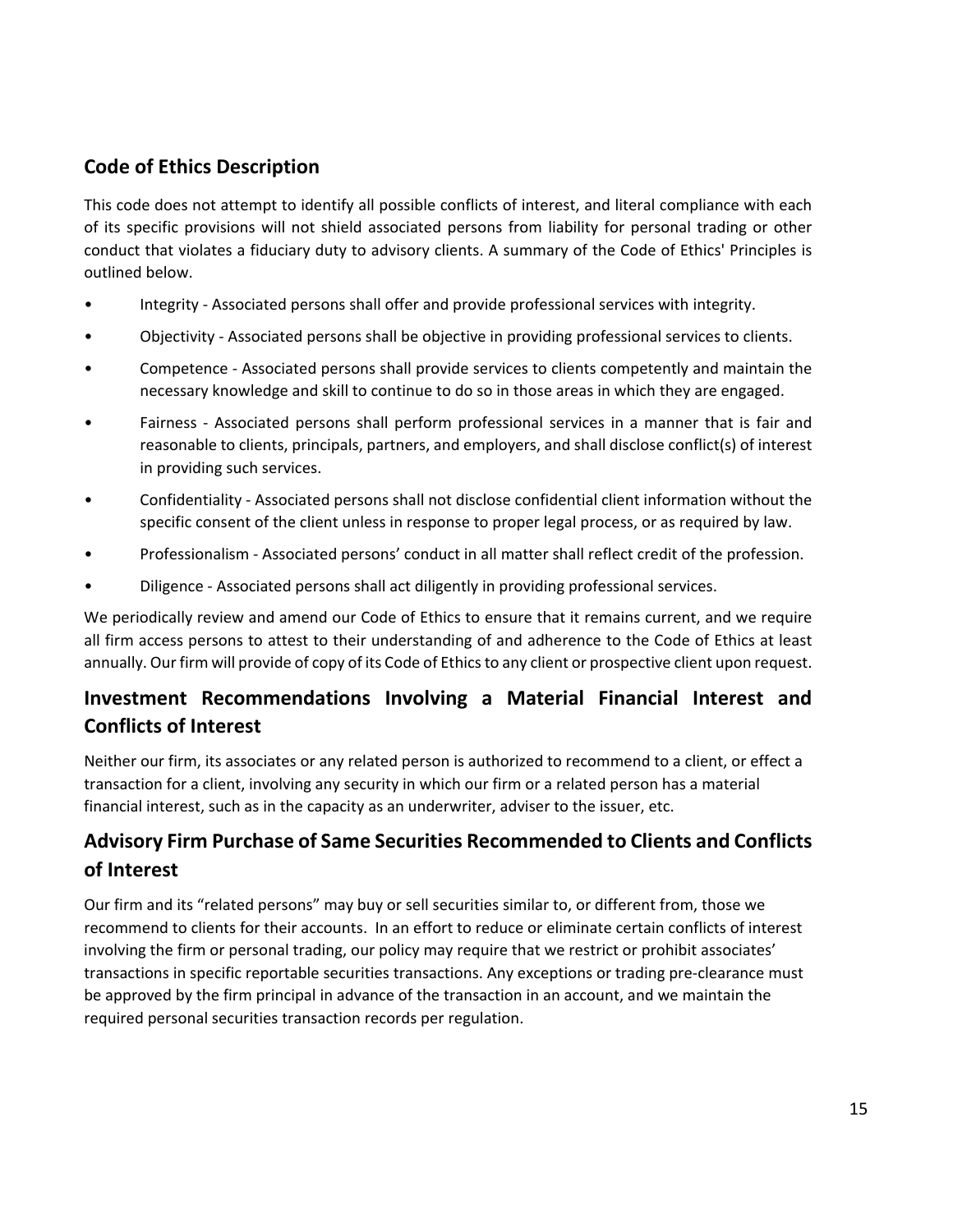#### **Trading Securities At/Around the Same Time as Client's Securities**

From time to time, our firm or its "related persons" may buy or sell securities for themselves at or around the same time as clients. We will not trade non‐mutual fund securities 5 days prior to the same security for clients.

### Item 12: Brokerage Practices

#### **Factors Used to Select Custodians and/or Broker‐Dealers**

AdviPartner, LLC does not have any affiliation with Broker‐Dealers. Specific custodian recommendations are made to client based on their need for such services. We recommend custodians based on the reputation and services provided by the firm.

#### **1. Research and Other Soft‐Dollar Benefits**

We currently receive soft dollar benefits by nature of our relationship with TD Ameritrade Institutional, Division of TD Ameritrade, Inc., member FINRA/SIPC.

#### **2. Brokerage for Client Referrals**

We receive no referrals from a broker‐dealer or third party in exchange for using that broker‐dealer or third party.

#### **3. Clients Directing Which Broker/Dealer/Custodian to Use**

We do recommend a specific custodian for clients to use, however, clients may custody their assets at a custodian of their choice. Clients may also direct us to use a specific broker‐dealer to execute transactions. By allowing clients to choose a specific custodian, we may be unable to achieve most favorable execution of client transaction and this may cost clients money over using a lower-cost custodian.

#### **The Custodian and Brokers We Use (TD Ameritrade)**

AdviPartner participates in TD Ameritrade's institutional customer program and may recommend TD Ameritrade to clients for custody and brokerage services. There is no direct link between AdviPartner's participation in the program and the investment advice it gives to its clients, although AdviPartner receives economic benefits through its participation in the program that are typically not available to TD Ameritrade retail investors. These benefits include the following products and services (provided without cost or at a discount): receipt of duplicate client statements and confirmations; research related products and tools; consulting services; access to a trading desk serving AdviPartner participants; access to block trading (which provides the ability to aggregate securities transactions for execution and then allocate the appropriate shares to client accounts); the ability to have advisory fees deducted directly from client accounts; access to an electronic communications network for client order entry and account information; access to mutual funds with no transaction fees and to certain institutional money managers; and discounts on compliance, marketing, research, technology, and practice management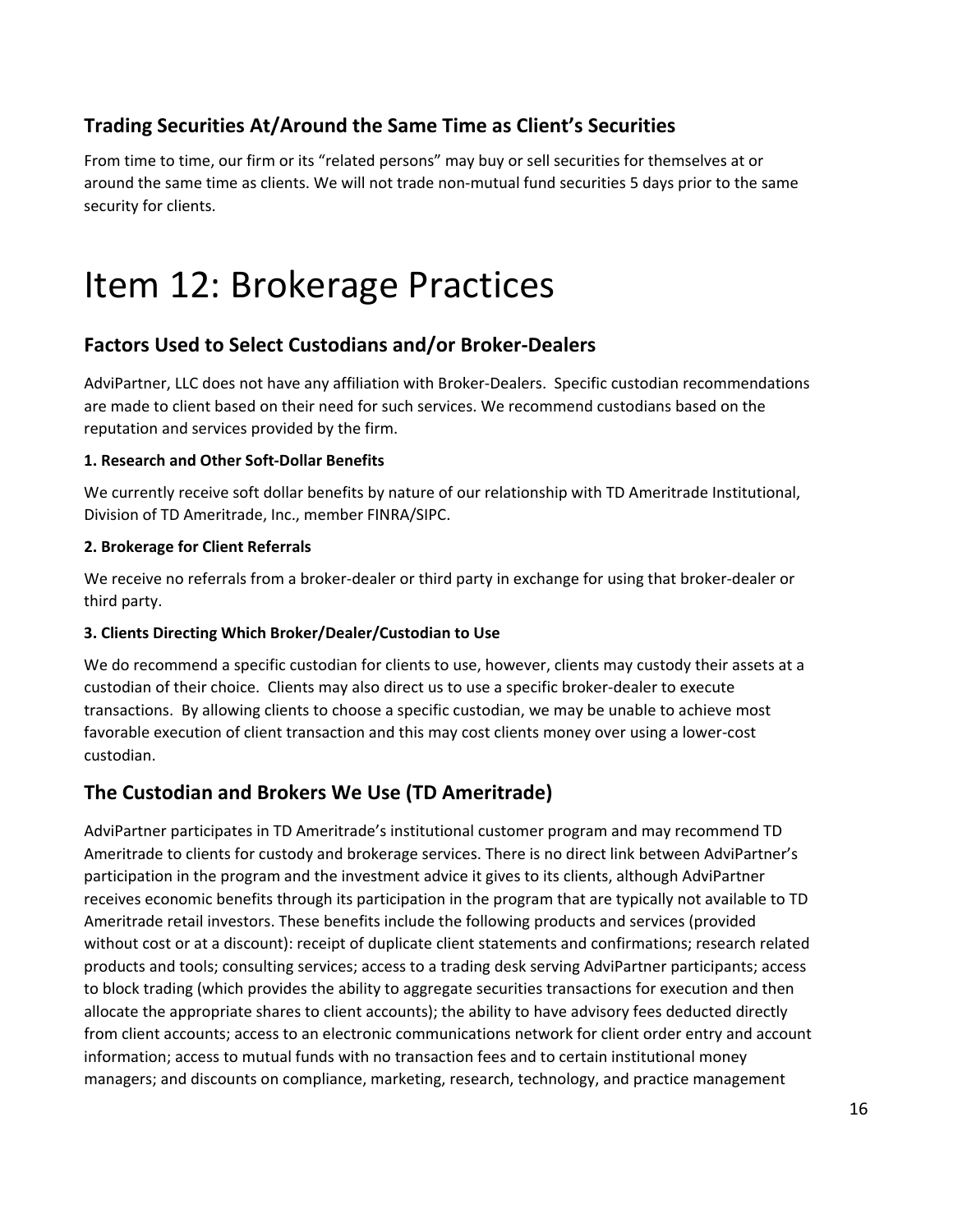products or services provided to AdviPartner by third party vendors. TD Ameritrade may also have paid for business consulting and professional services received by AdviPartner's related persons. Some of the products and services made available by TD Ameritrade through the program may benefit AdviPartner but may not benefit its client accounts. These products or services may assist AdviPartner in managing and administering client accounts, including accounts not maintained at TD Ameritrade. Other services made available by TD Ameritrade are intended to help AdviPartner manage and further develop its business enterprise. The benefits received by AdviPartner or its personnel through participation in the program do not depend on the amount of brokerage transactions directed to TD Ameritrade. As part of its fiduciary duties to clients, AdviPartner endeavors at all times to put the interests of its clients first. Clients should be aware, however, that the receipt of economic benefits by AdviPartner or its related persons in and of itself creates a potential conflict of interest and may indirectly influence AdviPartner's choice of TD Ameritrade for custody and brokerage services.

#### **Aggregating (Block) Trading for Multiple Client Accounts**

Generally, we combine multiple orders for shares of the same securities purchased for advisory accounts we manage (this practice is commonly referred to as "block trading"). We will then distribute a portion of the shares to participating accounts in a fair and equitable manner. The distribution of the shares purchased is typically proportionate to the size of the account, but it is not based on account performance or the amount or structure of management fees. Subject to our discretion, regarding particular circumstances and market conditions, when we combine orders, each participating account pays an average price per share for all transactions and pays a proportionate share of all transaction costs. Accounts owned by our firm or persons associated with our firm may participate in block trading with your accounts; however, they will not be given preferential treatment.

Outside Managers used by AdviPartner may block client trades at their discretion. Their specific practices are further discussed in their ADV Part 2A, Item 12.

## Item 13: Review of Accounts

Client accounts with the Investment Management Service will be reviewed regularly on no less than an annual basis by Michael Davis, President and CCO. The account is reviewed with regards to the client's investment policies and risk tolerance levels. Events that may trigger a special review would be unusual performance, addition or deletions of client imposed restrictions, excessive draw‐down, volatility in performance, or buy and sell decisions from the firm or per client's needs.

Clients will receive trade confirmations from the broker(s) for each transaction in their accounts as well as monthly or quarterly statements and annual tax reporting statements from their custodian showing all activity in the accounts, such as receipt of dividends and interest.

AdviPartner will not provide written reports to Investment Management clients.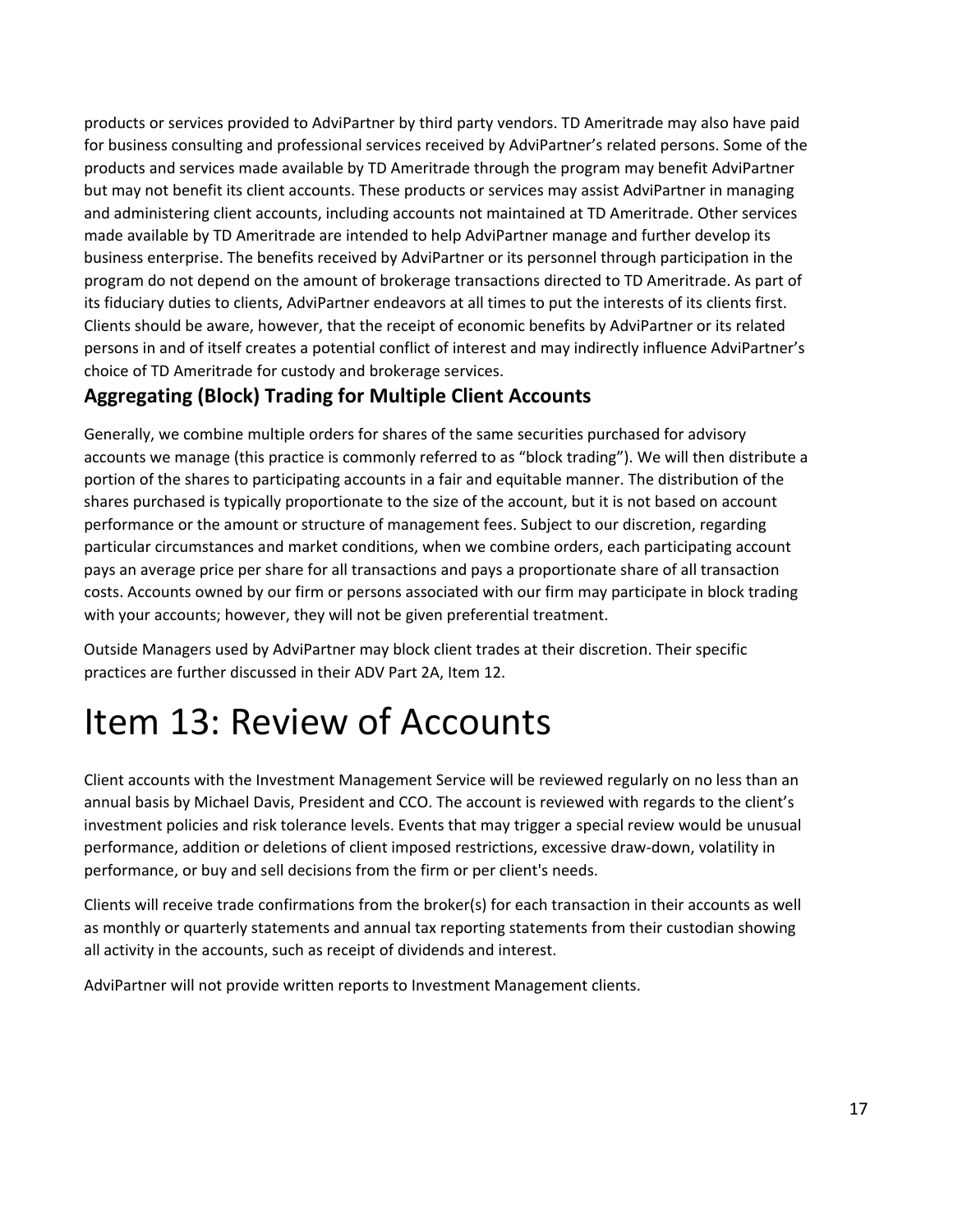# Item 14: Client Referrals and Other Compensation

We receive a non-economic benefit from TD Ameritrade in the form of the support products and services it makes available to us and other independent investment advisors whose clients maintain their accounts at TD Ameritrade. These products and services, how they benefit us, and the related conflicts of interest are described above (see Item 12-Brokerage Practices). The availability to us of TD Ameritrade's products and services is not based on us giving particular investment advice, such as buying particular securities for our clients.

### Item 15: Custody

AdviPartner does not accept custody of client funds except in the instance of withdrawing client fees.

For client accounts in which AdviPartner directly debits their advisory fee:

- i. AdviPartner will send a copy of its invoice to the custodian at the same time that it sends the client a copy.
- ii. The custodian will send at least quarterly statements to the client showing all disbursements for the account, including the amount of the advisory fee.
- iii. The client will prove written authorization to AdviPartner, permitting them to be paid directly for their accounts held by the custodian.

Clients should receive at least quarterly statements from the broker dealer, bank or other qualified custodian that holds and maintains client's investment assets. We urge you to carefully review such statements and compare such official custodial records to the account statements or reports that we may provide to you. Our statements or reports may vary from custodial statements based on accounting procedures, reporting dates, or valuation methodologies of certain securities.

## Item 16: Investment Discretion

For those client accounts where we provide investment management services, we maintain discretion over client accounts with respect to securities to be bought and sold and the amount of securities to be bought and sold. Investment discretion is explained to clients in detail when an advisory relationship has commenced. At the start of the advisory relationship, the client will execute a Limited Power of Attorney, which will grant our firm discretion over the account. Additionally, the discretionary relationship will be outlined in the advisory contract and signed by the client.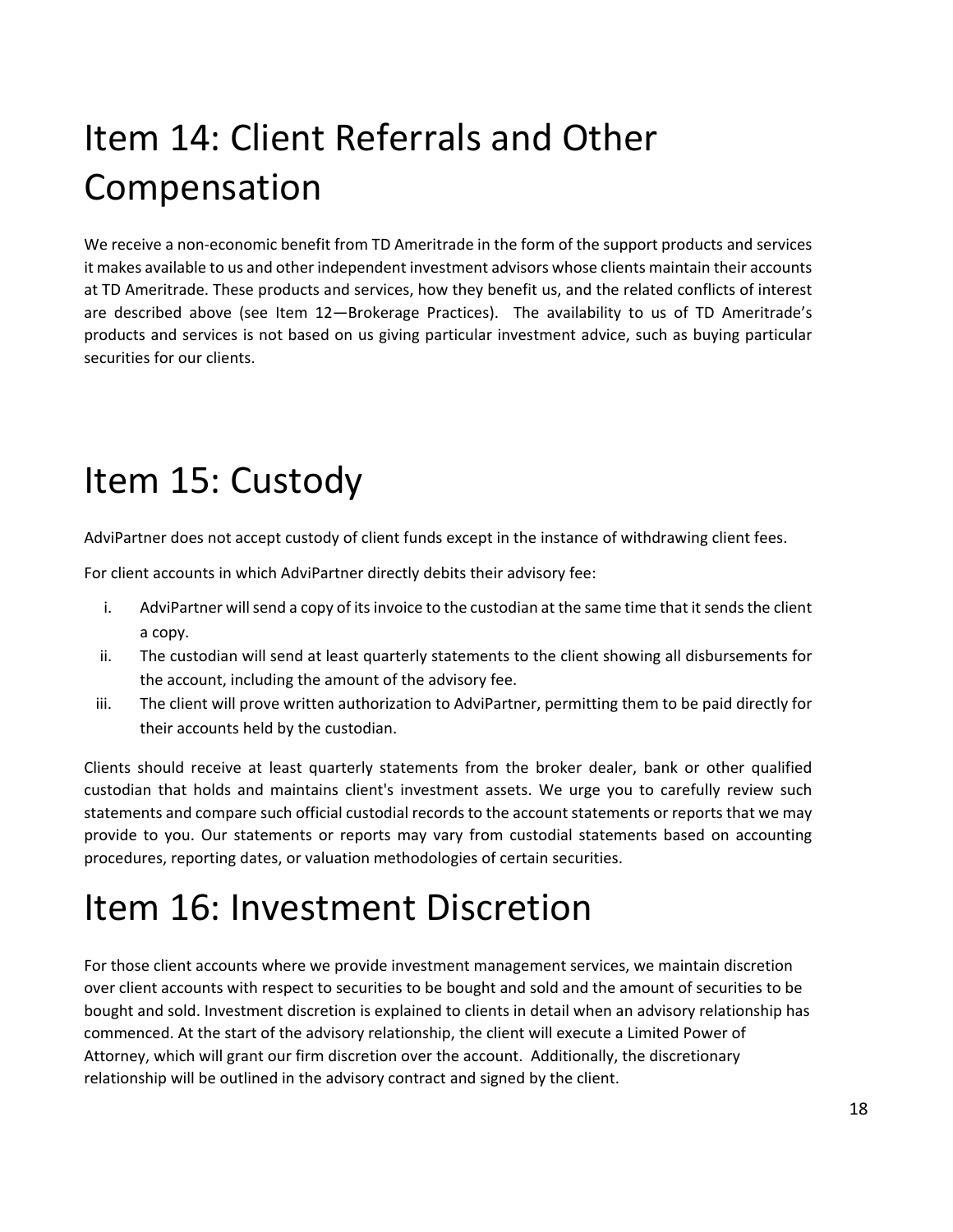When we use Outside Managers for investment management, we do not exercise discretion.

# Item 17: Voting Client Securities

We do not vote Client proxies. Therefore, Clients maintain exclusive responsibility for: (1) voting proxies, and (2) acting on corporate actions pertaining to the Client's investment assets. The Client shall instruct the Client's qualified custodian to forward to the Client copies of all proxies and shareholder communications relating to the Client's investment assets. If the client would like our opinion on a particular proxy vote, they may contact us at the number listed on the cover of this brochure.

In most cases, you will receive proxy materials directly from the account custodian. However, in the event we were to receive any written or electronic proxy materials, we would forward them directly to you by mail, unless you have authorized our firm to contact you by electronic mail, in which case, we would forward you any electronic solicitation to vote proxies.

## Item 18: Financial Information

Registered Investment Advisers are required in this Item to provide you with certain financial information or disclosures about our financial condition. We have no financial commitment that impairs our ability to meet contractual and fiduciary commitments to clients, and we have not been the subject of a bankruptcy proceeding.

We do not have custody of client funds or securities or require or solicit prepayment of more than \$500 in fees per client six months in advance.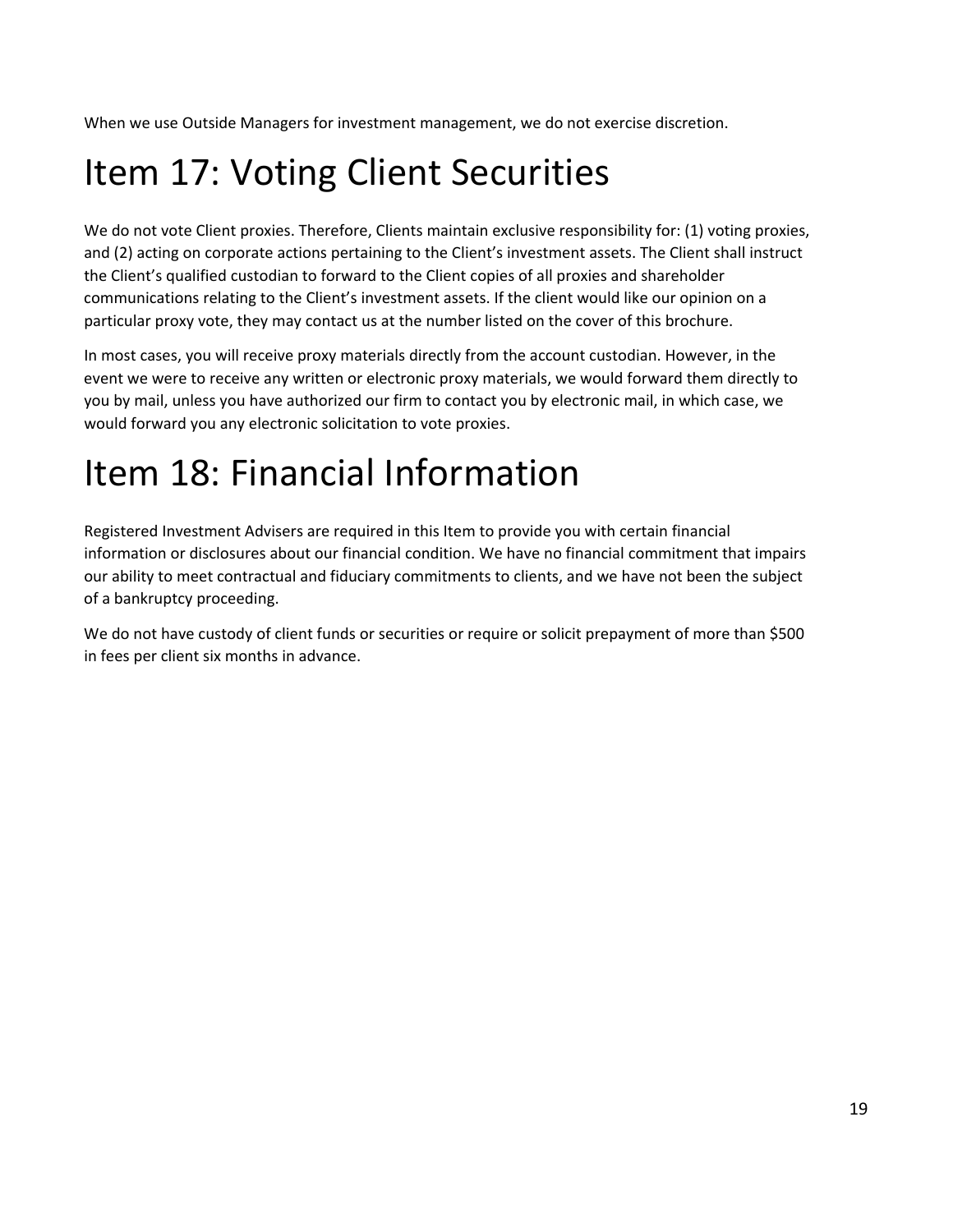# Item 19: Requirements for State‐Registered Advisers

### **Michael Davis**

Born: 1967

#### **Educational Background**

• 1990 – B.S., University of Virginia at Wise

#### **Business Experience**

- 03/2017 Present, AdviPartner, LLC, President and CCO
- 03/2006 03/2017, GAAM Wealth Advisors, Wealth Advisor

#### **Professional Designations, Licensing & Exams**

#### **FINRA Series 7 Examination**

**FINRA Series 66 Examination**

#### **Other Business Activities**

Michael Davis is not involved with outside business activities.

#### **Performance Based Fees**

AdviPartner is not compensated by performance‐based fees.

#### **Material Disciplinary Disclosures**

No management person at AdviPartner, LLC has ever been involved in an arbitration claim of any kind or been found liable in a civil, self‐regulatory organization, or administrative proceeding.

### **Material Relationships That Management Persons Have With Issuers of Securities**

AdviPartner, LLC, nor Michael Davis, have any relationship or arrangement with issuers of securities.

#### **Additional Compensation**

Michael Davis does not receive any economic benefit from any person, company, or organization, in exchange for providing clients advisory services through AdviPartner.

#### **Supervision**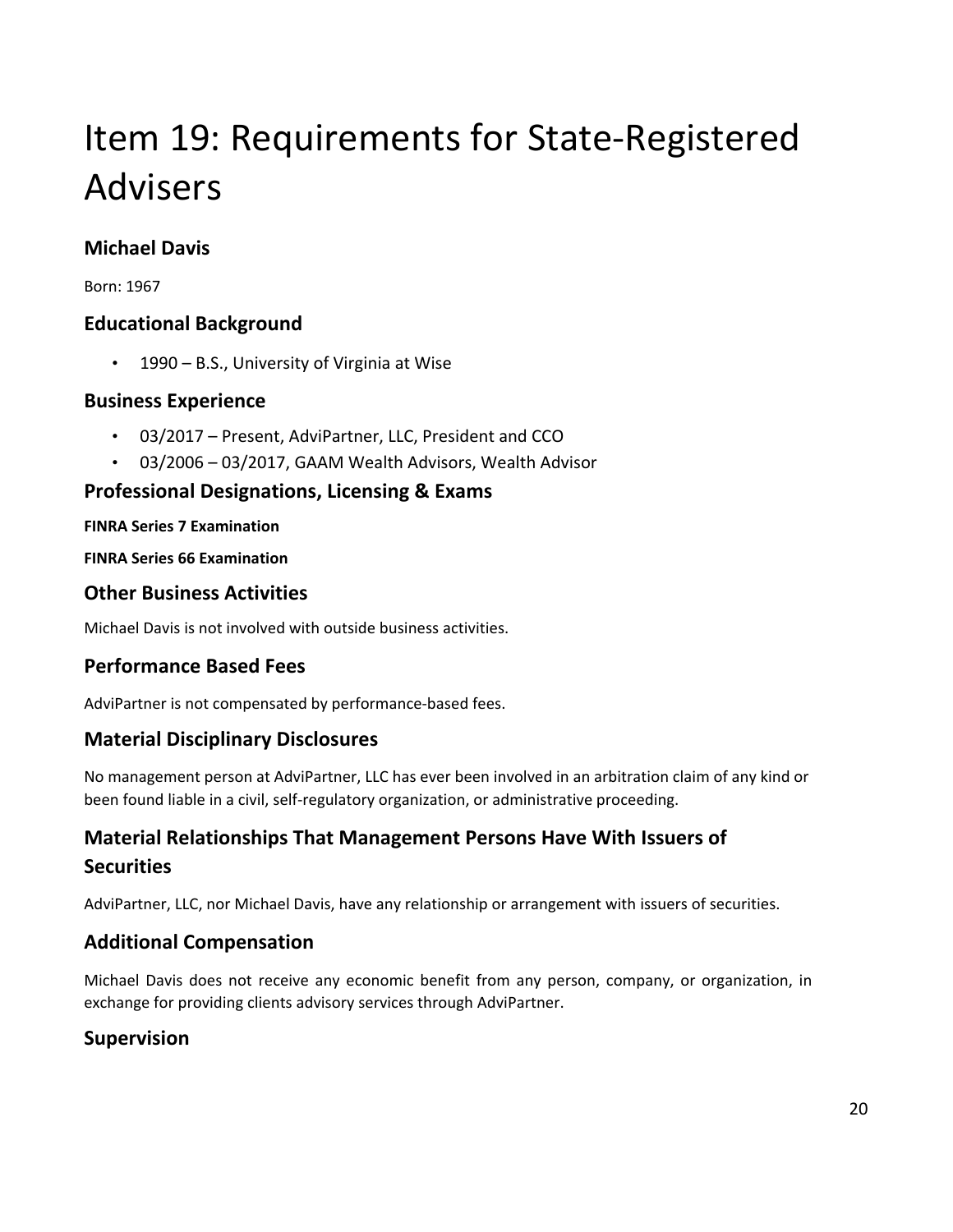Michael Davis, as President and Chief Compliance Officer of AdviPartner, is responsible for supervision. He/She may be contacted at the phone number on this brochure supplement.

#### **Requirements for State Registered Advisers**

Michael Davis has NOT been involved in an arbitration, civil proceeding, self‐regulatory proceeding, administrative proceeding, or a bankruptcy petition.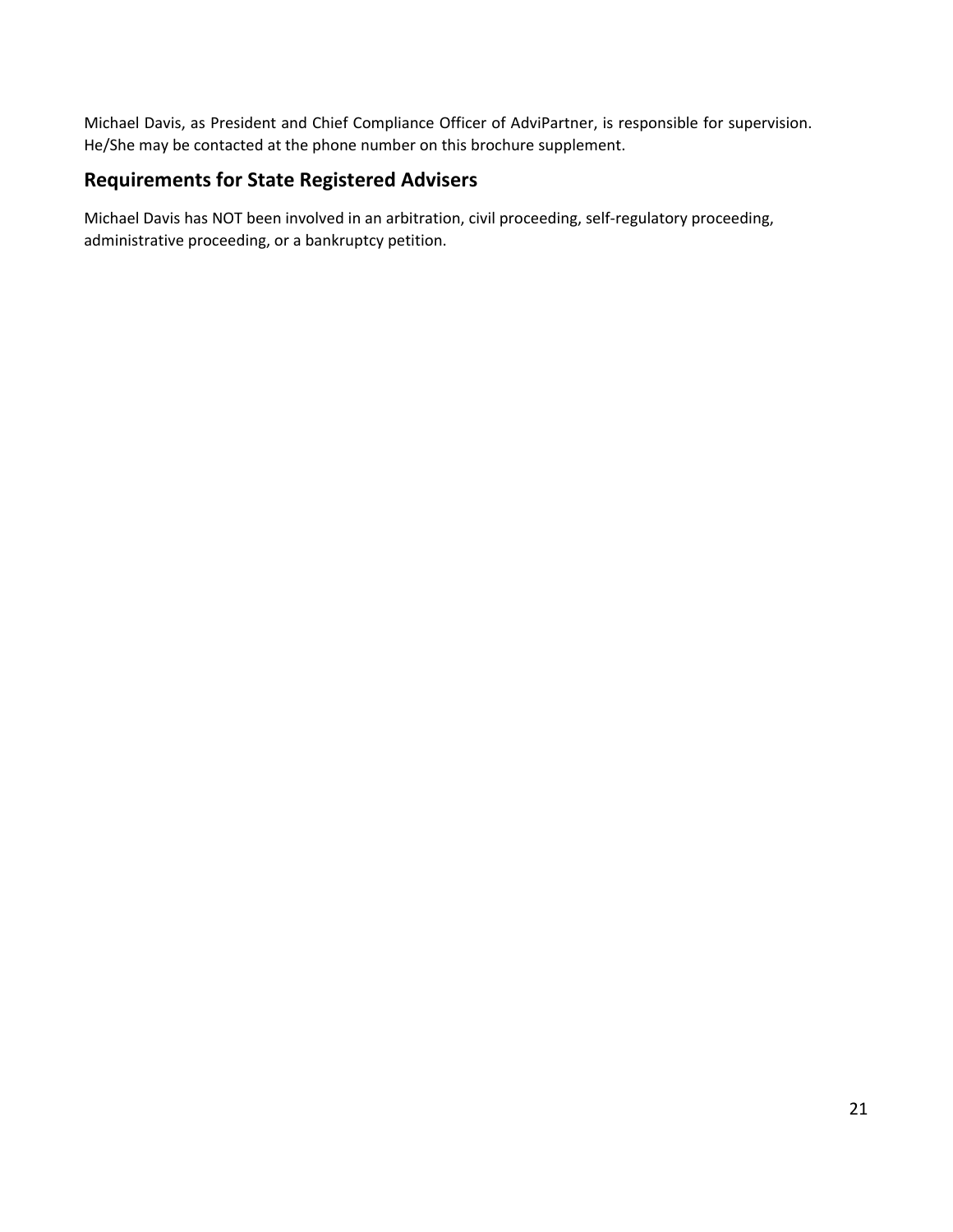### AdviPartner, LLC

205 CHEROKEE ST. KINGSPORT, TN 37660 423‐525‐3894

### Dated January 14, 2022

### Form ADV Part 2B – Brochure Supplement

*For*

### **Michael Davis Individual CRD#5153512**

#### President, and Chief Compliance Officer

This brochure supplement provides information about Michael Davis that supplements the AdviPartner, LLC ("AdviPartner") brochure. A copy of that brochure precedes this supplement. Please contact Michael Davis if the AdviPartner brochure is not included with this supplement or if you have any questions about the contents of this supplement.

Additional information about Michael Davis is available on the SEC's website at www.adviserinfo.sec.gov which can be found using the identification number 5153512.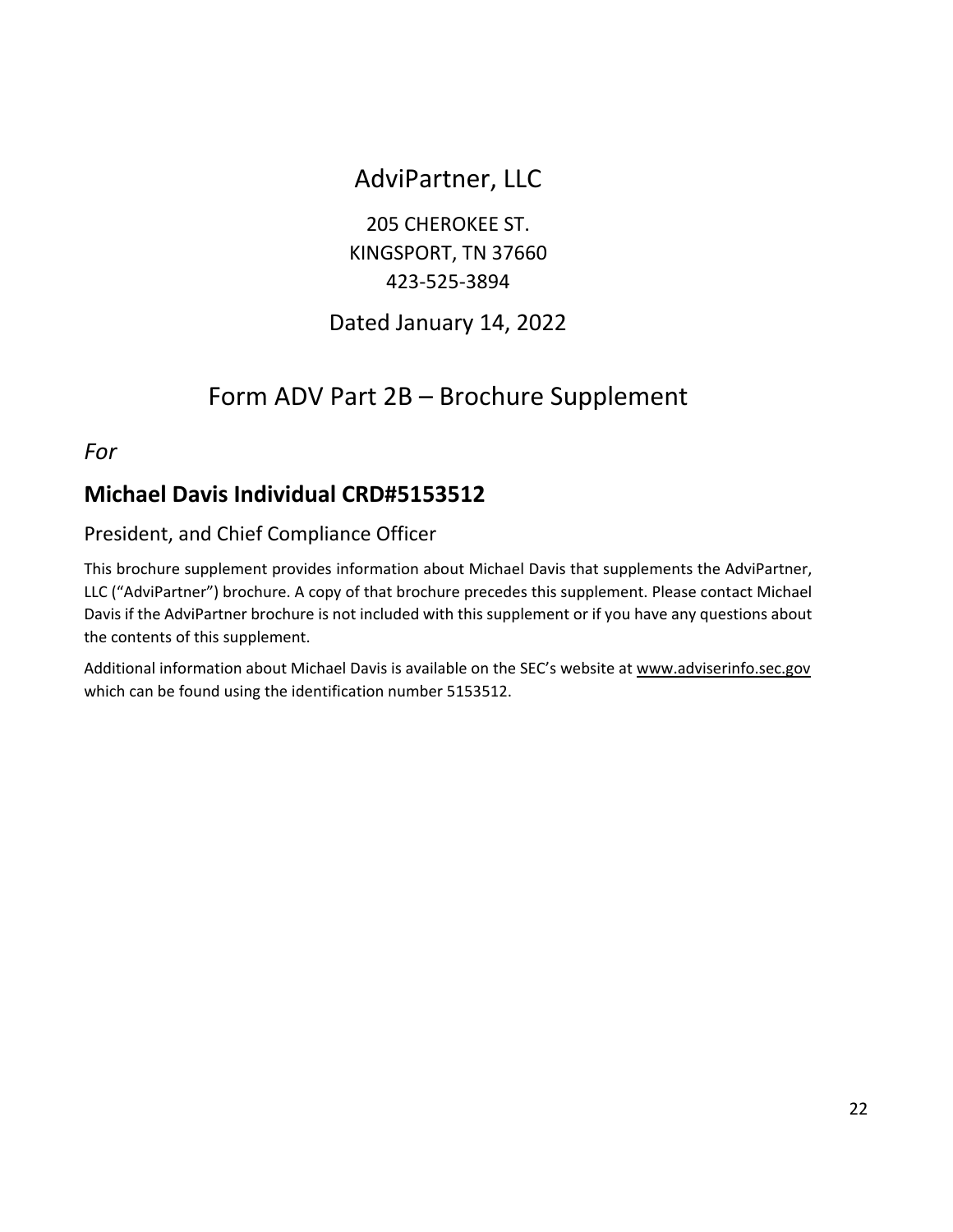# Item 2: Educational Background and Business Experience

### **Michael Davis**

Born: 1967

#### **Educational Background**

• 1990 – B.S., University of Virginia at Wise

#### **Business Experience**

- 03/2017 Present, AdviPartner, LLC, President and CCO
- 03/2006 03/2017, GAAM Wealth Advisors, Wealth Advisor

### **Professional Designations, Licensing & Exams**

#### **FINRA Series 7 Examination**

**FINRA Series 66 Examination**

## Item 3: Disciplinary Information

No management person at AdviPartner, LLC has ever been involved in an arbitration claim of any kind or been found liable in a civil, self‐regulatory organization, or administrative proceeding.

## Item 4: Other Business Activities

Michael Davis is not involved with outside business activities.

# Item 5: Additional Compensation

Michael Davis does not receive any economic benefit from any person, company, or organization, in exchange for providing clients advisory services through AdviPartner.

# Item 6: Supervision

Michael Davis, as President and Chief Compliance Officer of AdviPartner, is responsible for supervision. He/She may be contacted at the phone number on this brochure supplement.